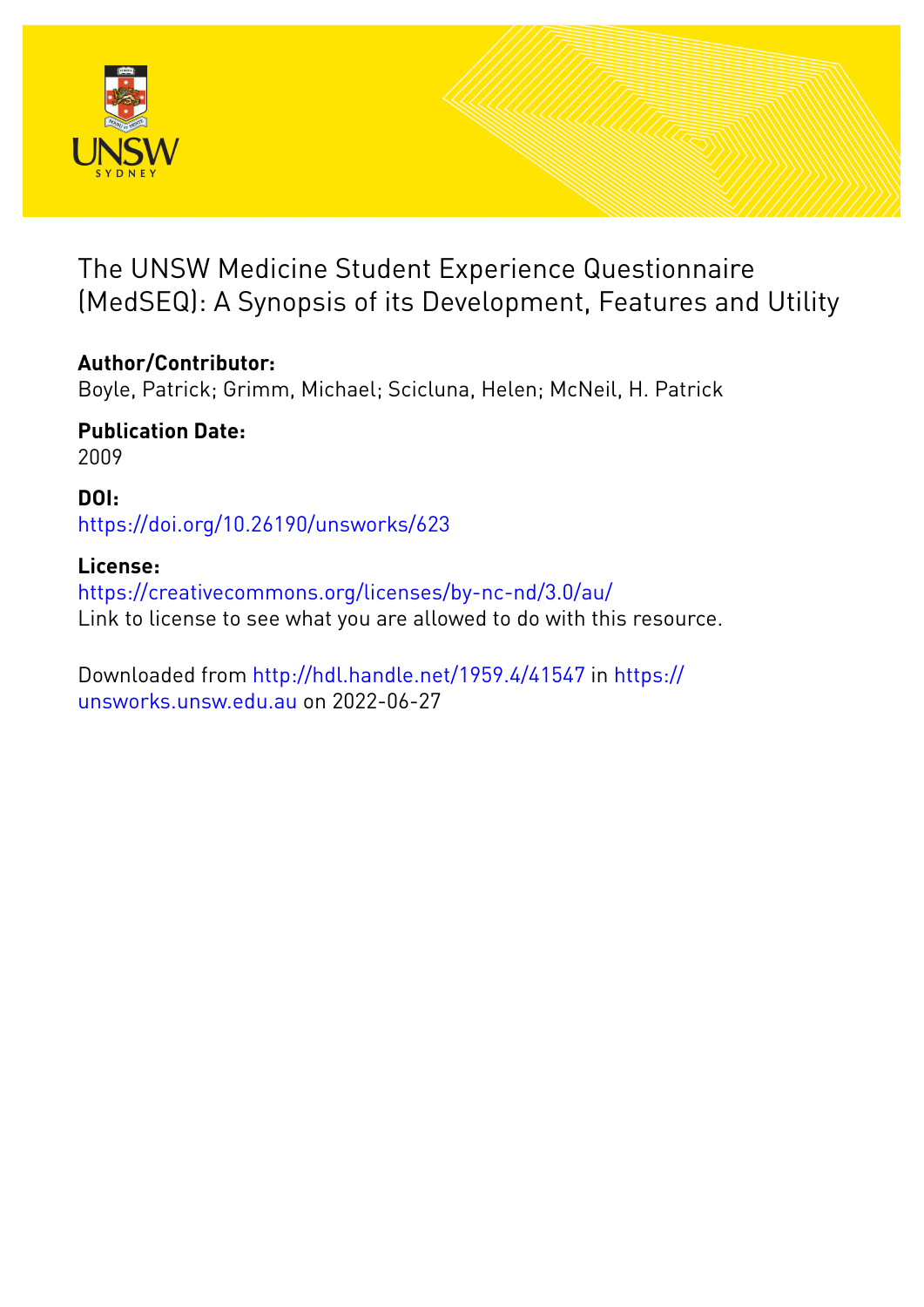*The UNSW Medicine Student Experience Questionnaire (MedSEQ)* 

 *A Synopsis of its Development, Features and Utility* 

*Patrick Boyle, Michael Grimm, H.Patrick McNeil, and Helen Scicluna October 2009* 

### **Preliminary Comment**

This paper provides general information for people with an interest in the UNSW MedSEQ. It is intentionally informal in nature. More details are contained in other documents. For further information please contact Dr Helen Scicluna in the Medical Education and Student Office, Faculty of Medicine, UNSW, Sydney, Australia.

### **1. Background and Context**

The MedSEQ was developed in 2005/2006 by the Student Experience Working Party (SEWP), a sub‐committee of the Faculty of Medicine's Program Evaluation and Improvement Group (PEIG). The PEIG was formed to support the implementation of the newly designed MBBS Program, particularly ongoing evaluation and improvement (see Gibson et al, 2008).

The PEIG had scoped its work around four dimensions or "aspects" of the program (and by extension, program quality): curriculum and resources; staff and teaching; student experience; and student and graduate outcomes. As part of the approach to the Student Experience aspect, a decision was made to develop the MedSEQ and the SEWP took responsibility for this task. Preliminary investigation work was carried out in 2005, including a comprehensive student consultation process to identify what the 'Student Experience', as a concept and in practice, meant to UNSW Medicine students. Following this process, the instrument was developed and trialled successfully in 2006. It was administered for a second time in 2008 (see Appendix 1) and the intention is to do so again in 2010.

Collectively, the quantitative and qualitative data generated by the MedSEQ have provided valuable insights into the perceptions students have of their experience. Results have been used within the Faculty to report on the students' judgments of the Program, help guide curriculum review, and initiate improvements in important aspects of teaching and learning.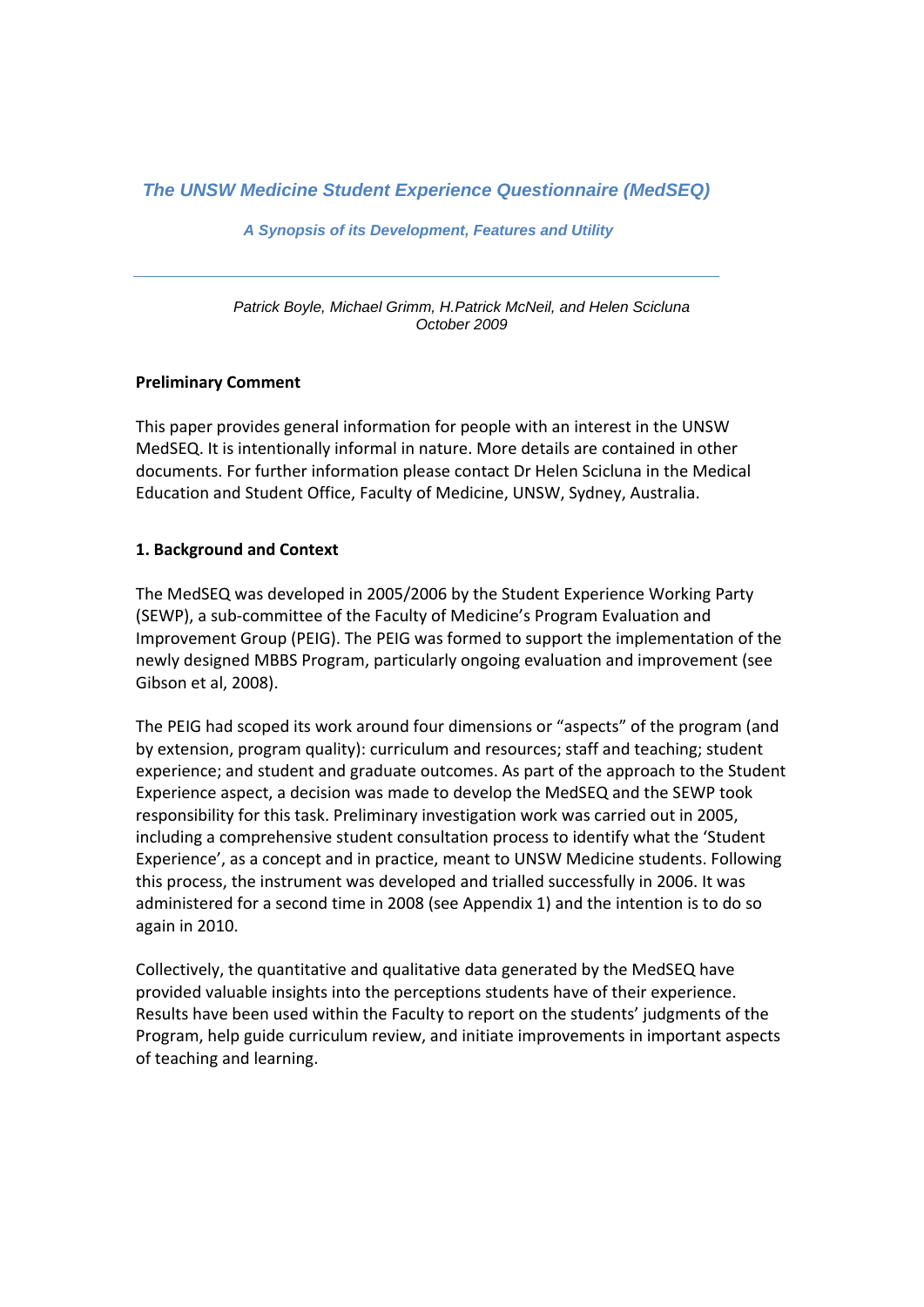## **2. Development of the MedSEQ**

The first version of the MedSEQ was based on a comprehensive development process spanning 2005/2006. The process was guided by the broad intended purpose of the instrument and some other key principles. These are described briefly below.

### **2.1 Purpose of the MedSEQ**

The MedSEQ was to serve the two classical evaluation purposes, *summative* and *formative*. Learning about aspects of the student experience (SE), as another valuable purpose of evaluation, was viewed as being encompassed by the formative purpose.

The instrument needed to enable the Faculty to monitor, understand and report on the SE. Effective reporting is necessary for both internal (within the university) purposes and for external purposes (e.g., requirements of the Australian Medical Council).

The instrument also has an important formative purpose, albeit at a relatively macro (program) level. It needs to provide accurate evaluative data that is suitable (e.g.,meaningful and precise enough) for suggesting where and how improvements can be made on the main facets of the SE.

## **2.2 Main Principles Guiding Development of the MedSEQ**

The following broad principles were established to guide the MedSEQ's development.

- 1) The SE variable/construct being tapped by the instrument needs to be grounded in the understandings and priorities of UNSW Medicine students.
- 2) Building on principle 1, the instrument needs to yield data having good validity for its intended summative and formative purposes.
- 3) Building on principles 1 and 2, the instrument needs to be well designed, both technically (e.g., item and scale types used) and practically (e.g., clarity; structure; ease of completion).
- 4) Notwithstanding the importance of principles 1‐3, the MedSEQ is to be a practical evaluation instrument. It is not to be held up as an exemplar or ground‐ breaker in technical or psychometric design.

### **2.3 The Development Process and MedSEQ's Basic Features**

During 2005, the SEWP implemented a student consultation process across the Faculty, including the teaching hospitals, to identify the conceptions held by students of the term 'Student Experience', and the facets of the SE that Medicine students considered to be most important. As a result of this process, five main facets of the SE were identified.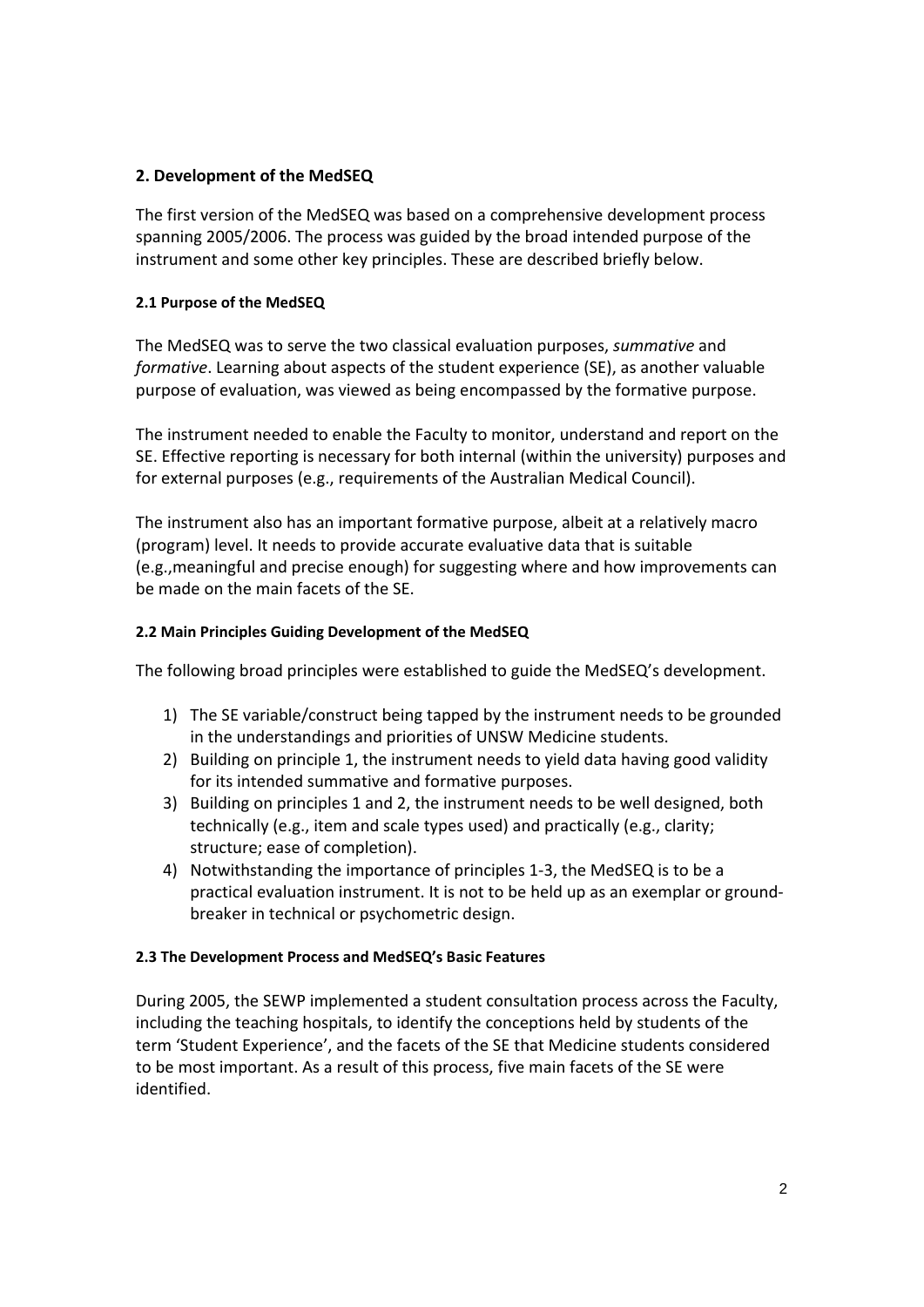- Learning, teaching and assessment
- Organisation and student understanding of the program
- Community interaction and value
- Student support
- Resources

The MedSEQ was constructed based around these five facets. Guided in part by details provided by the students during the consultative process, small sets of quantitative scale‐based items were constructed to measure each facet. Most of these items are based on a 5‐point scale (see below). One item, intended to obtain an indication of the student's overall satisfaction, uses a 4‐point modified Likert scale. Two free‐response items were also included to enable students to provide elaborations or their views on other matters.

Decisions about item and scale types to be used were based on a careful review of options and ideas in the light of concerns for validity of data. Along with other technical aspects, including reliability, the meaningfulness of items and scales to students, and the meaningfulness and utility value of resulting data for people using them, are considered important aspects of validity in this context. With these considerations in mind, for the fixed response quantitative items, a 'frequency of occurrence' (of an experience or condition) scale was used with five (5) categories/points ranging from 'only rarely' to 'almost always'.

For the 2006 (first) version of MedSEQ, two additional items were incorporated to obtain data to check the validity of findings from the earlier student consultative process (e.g., the perceived differential importance of the 5 facets of the SE). While more than one hundred students participated in the consultative process, it was hoped that around five hundred students would respond in the 2006 pilot administration. One of these items enabled students to rate the importance of each of the separate SE facets (e.g., Resources) from 'not at all important' to 'very important'. The other item asked students to rank the importance of the facets, with a ranking of '1' to be assigned to the most important and '5' to the least important.

Clear guidelines for students completing the instrument were also considered to be an important design feature.

### **3. The 2006 MedSEQ Trial**

The 2006 trial of the MedSEQ as an online instrument was implemented successfully. A total of 505 students provided usable responses, representing a response rate of more than 40% of the student population in the MBBS program. Comparison of the sample characteristics against the larger population revealed that no group of students was significantly under‐represented.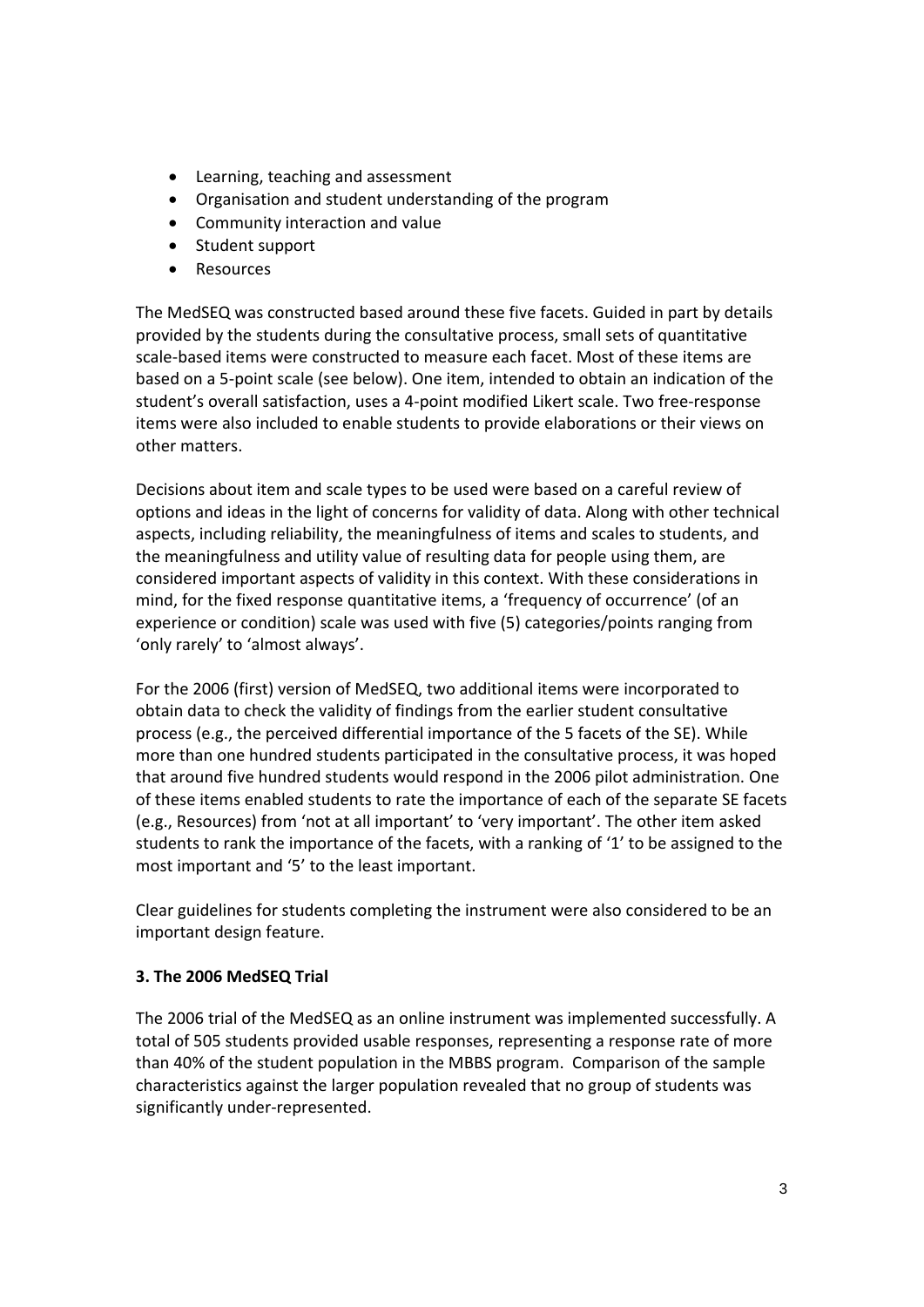Students reported no problems with their interaction with the instrument and they indicated good initial support for its intent and spirit, particularly the Faculty's commitment to taking student feedback seriously and acting on it wherever possible to improve the SE.

Both the quantitative and qualitative data obtained from the trial provided clear and valuable information for both summative and formative program evaluation purposes. The main uses of the data and derived findings are described briefly in section 5 below.

The trial also provided useful data to validate the findings of the 2005 student consultative process (and the use in the instrument of the five facets of the SE identified by this process). The large sample of students in the trial indicated that all of the five facets were important, and that 'Learning, Teaching and Assessment' was clearly the most important one.

Evidence for the overall validity of the data generated by the MedSEQ trial instrument is discussed briefly in section 4 below.

### **4. Properties and Validation of the MedSEQ**

As indicated above, the MedSEQ is intended to be a useful evaluation instrument at program level. There was no aspiration to psychometric purity, general applicability across program settings, or other exemplary characteristics. Nevertheless, efforts were made to achieve good design and properties of the instrument and the data generated by it.

There is clear evidence, of different kinds, that the data generated by the MedSEQ have at least good levels of validity for their intended purposes. First, the content and structure of the MedSEQ are underpinned by UNSW Medicine students' understandings of and priorities concerning the SE. This is sound content (and to some extent construct) related evidence for the validity of the data for reporting on the overall quality of the SE in Medicine at UNSW, and for informing improvement. Second, the findings derived from the quantitative (fixed response) items concerning the 5 facets of the SE have been consistent with the findings from the free response (qualitative) items, where students can raise any matters they wish. This reinforces the relevance and meaningfulness to students of the fixed response items and suggests that response data from these items will have at least reasonable validity for making judgments about the merits of the SE, and for identifying areas for improvement. Third, and related to the above point, findings from the MedSEQ, both the 2006 trial and the 2008 administration, made sense and rang true to members of the Faculty who are central to leading and teaching the program. Their existing knowledge of how the program was going was based in part on their up‐close experience, and on data from other evaluation processes (e.g., the University's Course and Teaching Evaluation and Improvement process). In addition to the findings 'making sense', they were generally suggestive of what aspects of the SE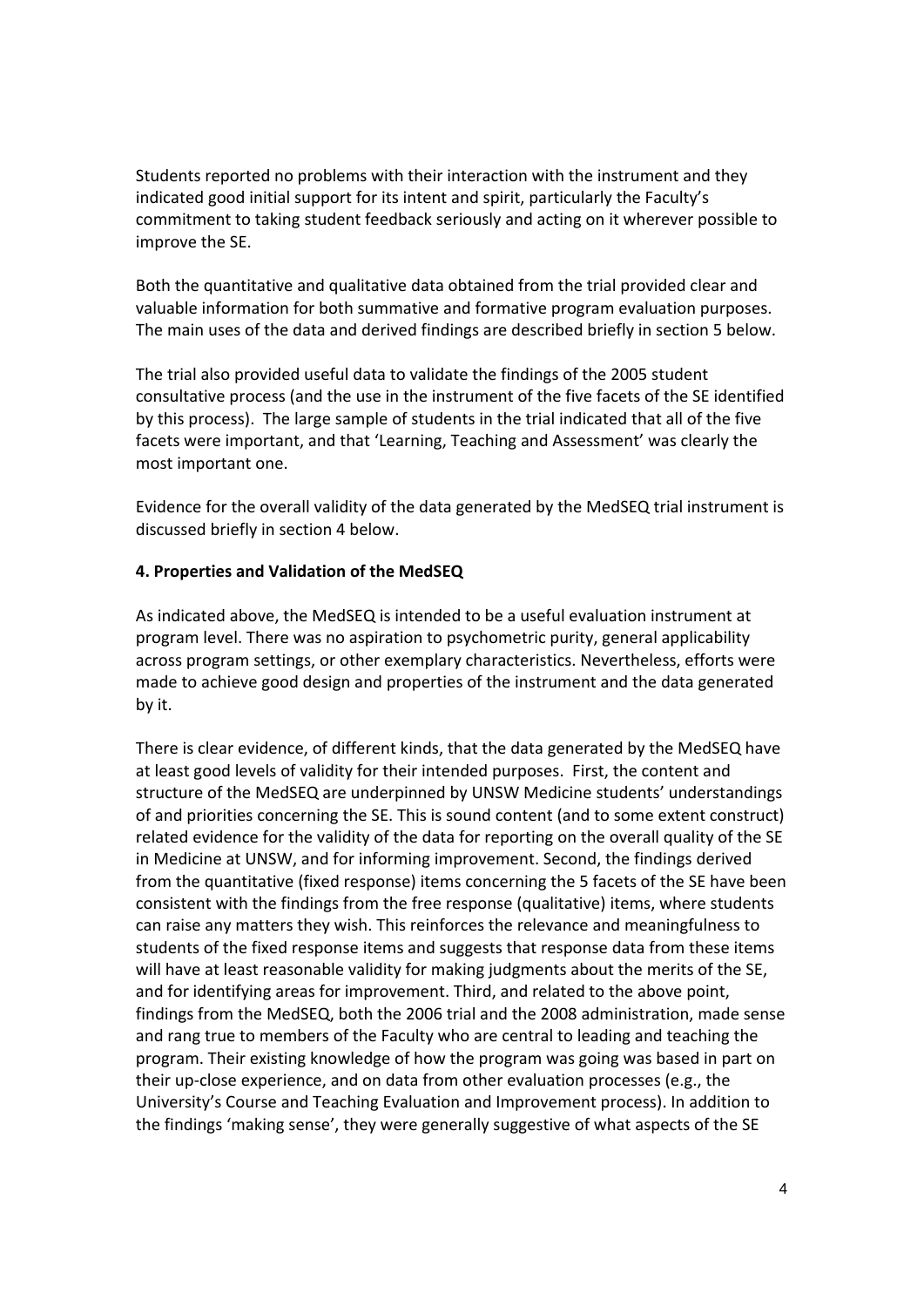could be improved and what actions would enable improvement, whether such actions were possible in the short-term or not. Meaningfulness and perceived usefulness of evaluative data are good indicators of their validity. Examples of the different kinds of findings derived from the MedSEQ, both for reporting and improvement purposes can be viewed in either of the reports: Boyle and Hill (2006); or McNeil and Scicluna (2009).

The evidence of validity described briefly above is the most important kind given the practical evaluation purposes of the MedSEQ. Nevertheless, there is a concern for the internal reliability of the instrument. Starting with the 2006 trial, internal reliability analyses were conducted, focusing on the clusters of items used to tap students' perceptions (measurements) of each facet of the SE (e.g., Student Support). In the trial, values for Cronbach's alpha coefficient for 4 of the 5 facets were between 0.71 and 0.80, and for one facet (Organisation and Student Understanding of the Program) the value was 0.63. These values can be viewed as being at least adequate for an instrument of this kind and would justify aggregating the item response data for each facet, if necessary for practical evaluation purposes. Analyses of data from the 2008 administration of the MedSEQ yielded very similar results for internal reliability.

### **5. Utility of the MedSEQ Data**

As intended, data from administrations of the MedSEQ in 2006 and 2008 have been used effectively for both summative and formative purposes. Overlapping these two purposes, the data are enabling learning about how the program is working and the tracking of trends in student perceptions of the new curriculum. The 2006 data have provided a baseline, as approximately half of the student respondents in the trial were the first to experience the new program, and half were students completing their studies in the previous program. Data from the 2008 administration enabled valuable initial comparisons to be made (e.g., between perceptions of Phase 1 students in 2008 and those in 2006). Recently, MedSEQ data have also been used for scholarly purposes.

In brief, data from the MedSEQ have been used for:

- 1) Reporting and making recommendations to committees, teams and relevant individuals within the Faculty and the University (e.g., report to the Curriculum Development Committee (CDC) which resulted in formation of a Curriculum Review subcommittee; presentation at 2009 Faculty Strategic Planning Day.)
- 2) Informing academics and curriculum leaders in the Faculty to assist them with professional and course development activities (e.g., the Staff and Teaching Working Party have used MedSEQ data to improve Phase 1 facilitator selection and training.)
- 3) Facilitating improvements in learning and teaching practices and materials (e.g., the CDC initiated a curriculum review as a result of MedSEQ data which resulted in structural change to Phases 1 and 2 to be implemented in 2010.)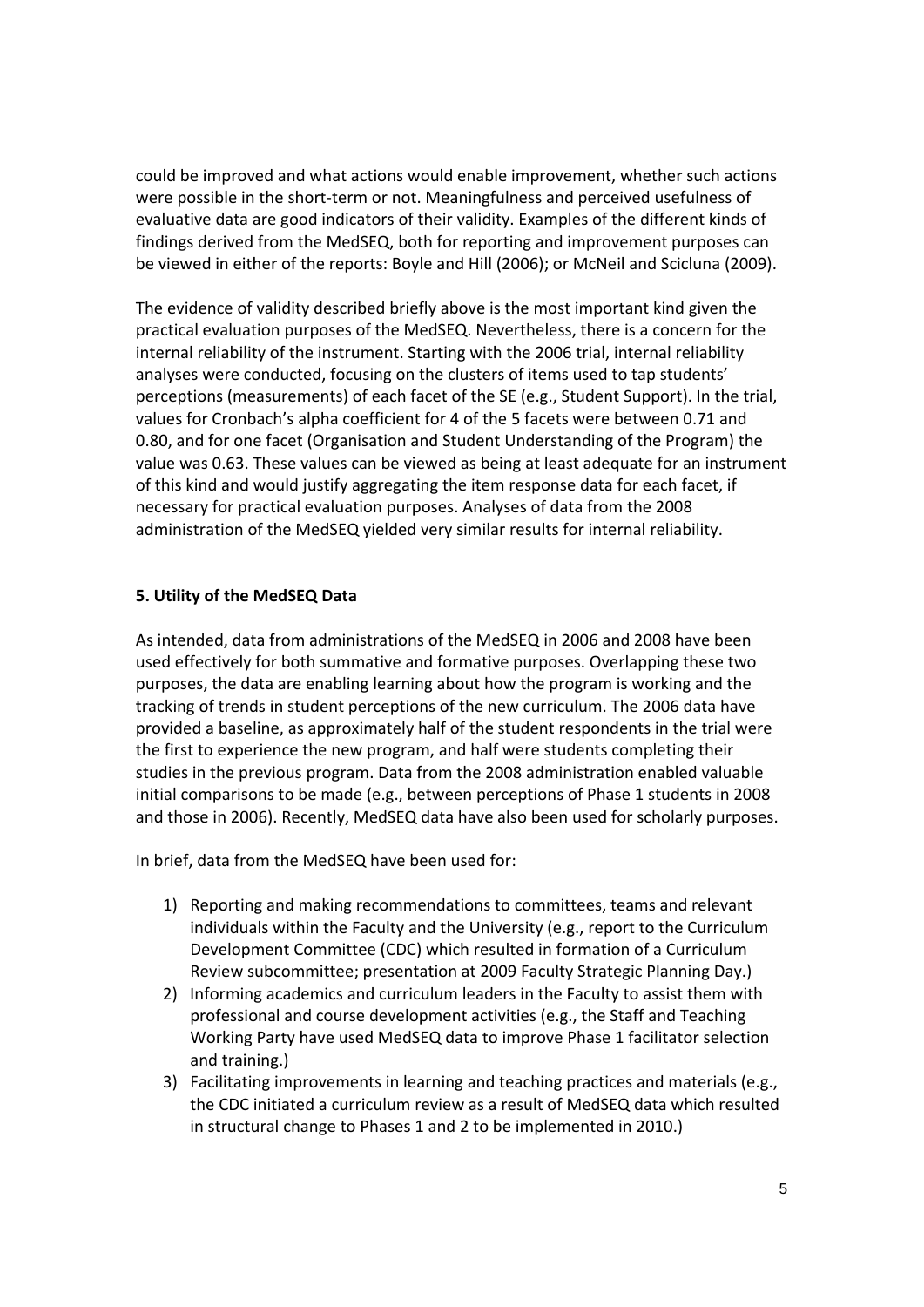- 4) Enhancing learning and understanding about how aspects of the (new) Medicine curriculum at UNSW are working, such as scenario group learning and clinical teams (e.g., the Phase 1 Committee and Assessment Committees have responded to MedSEQ data with proposals to improve the student experience.)
- 5) 'Triangulation' with data from other program and course level evaluation processes to clarify (e.g., strengthen confidence in) knowledge about aspects of the SE in Medicine (e.g., data from a separate Phase 1 Evaluation, the UNSW‐ wide Student Satisfaction Survey, and the 2009 Learning and Teaching Performance Fund results have been considered with MedSEQ data to provide evidence for the development of generic capabilities (graduate attributes) in UNSW Medicine students.)
- 6) Presenting ideas and learning about the development and use of custom‐ designed evaluation instruments and processes focusing on the student experience in Medicine programs.

## **6. Conclusion**

The MedSEQ was designed to enable the periodic and systematic gathering of students' perceptions and judgments of the quality of their experience in the Medicine (MBBS) program at UNSW. The instrument's initial design was founded on information about how students conceive of their academic experience gathered directly from the 2005 Medicine student cohort at UNSW. Care has also been taken to design an instrument that yields valid data for both its summative and formative evaluation purposes, essentially, reporting on the overall merits of the student experience aspect of the program and informing improvement. Two administrations of the MedSEQ over three years have provided clear evidence that it generates valid (incorporating useful) data for its intended purposes. This outcome supports the case for the investment of the time and care required at faculty level in universities to develop program and context specific instruments and processes for academic program evaluation.

### **References**

Boyle, P. and Hill, B. (2006). The Medicine Student Experience Questionnaire (MedSEQ): Summary report of initial findings from the 2006 trial. *UNSW Report.* December 2006.

Gibson KA, Boyle P, Black DA, Cunningham M, Grimm MC, McNeil HP. (2008). Enhancing evaluation in an undergraduate medical education program. *Academic Medicine* **83**:787‐ 793.

McNeil, HP. and Scicluna H. (2009). An Evaluation of the Medicine‐3802 MBBS Program – The Student Experience. *UNSW Report*. May 2009. (www.peig.med.unsw.edu.au)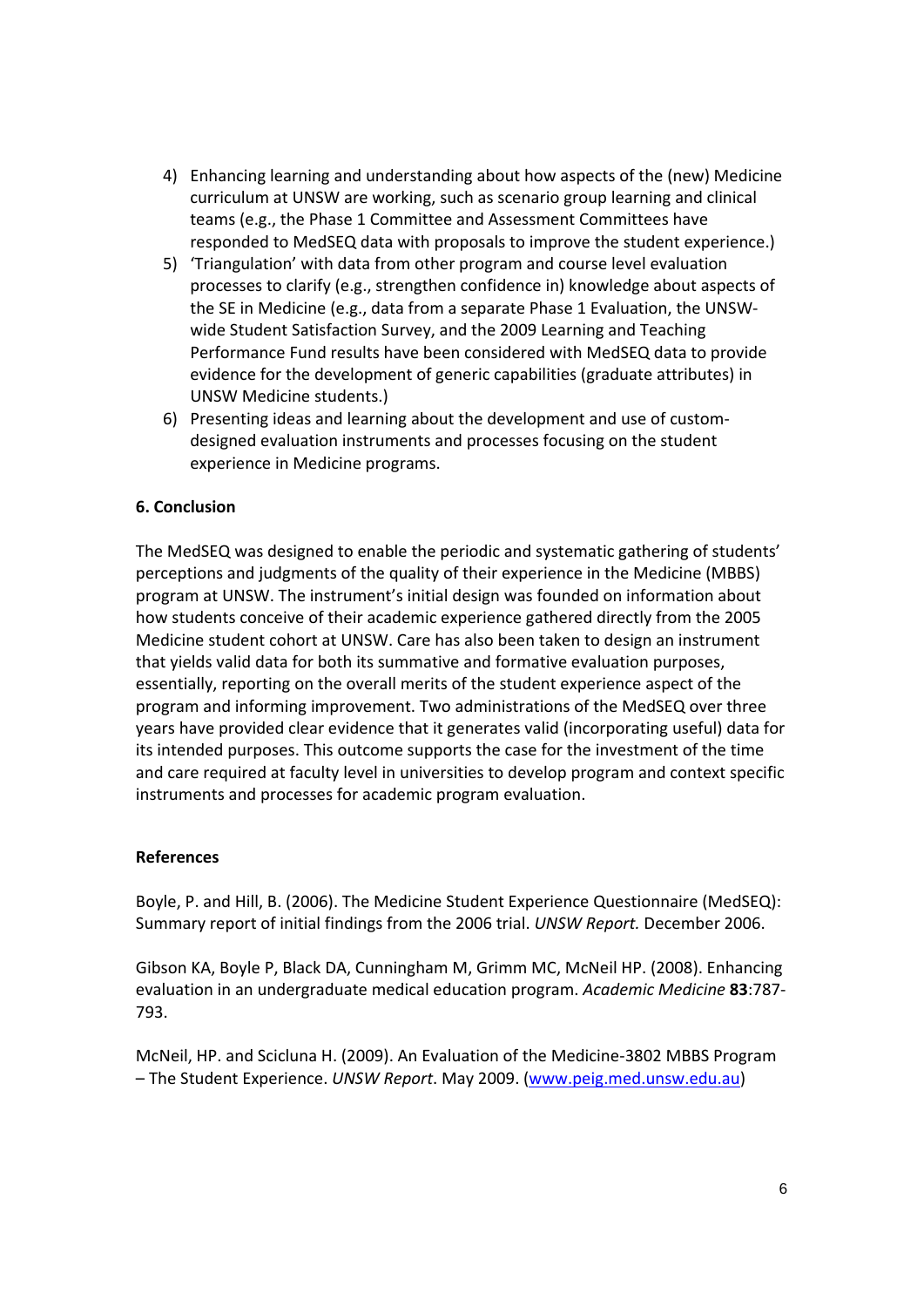**Appendix 1: MedSEQ 2008**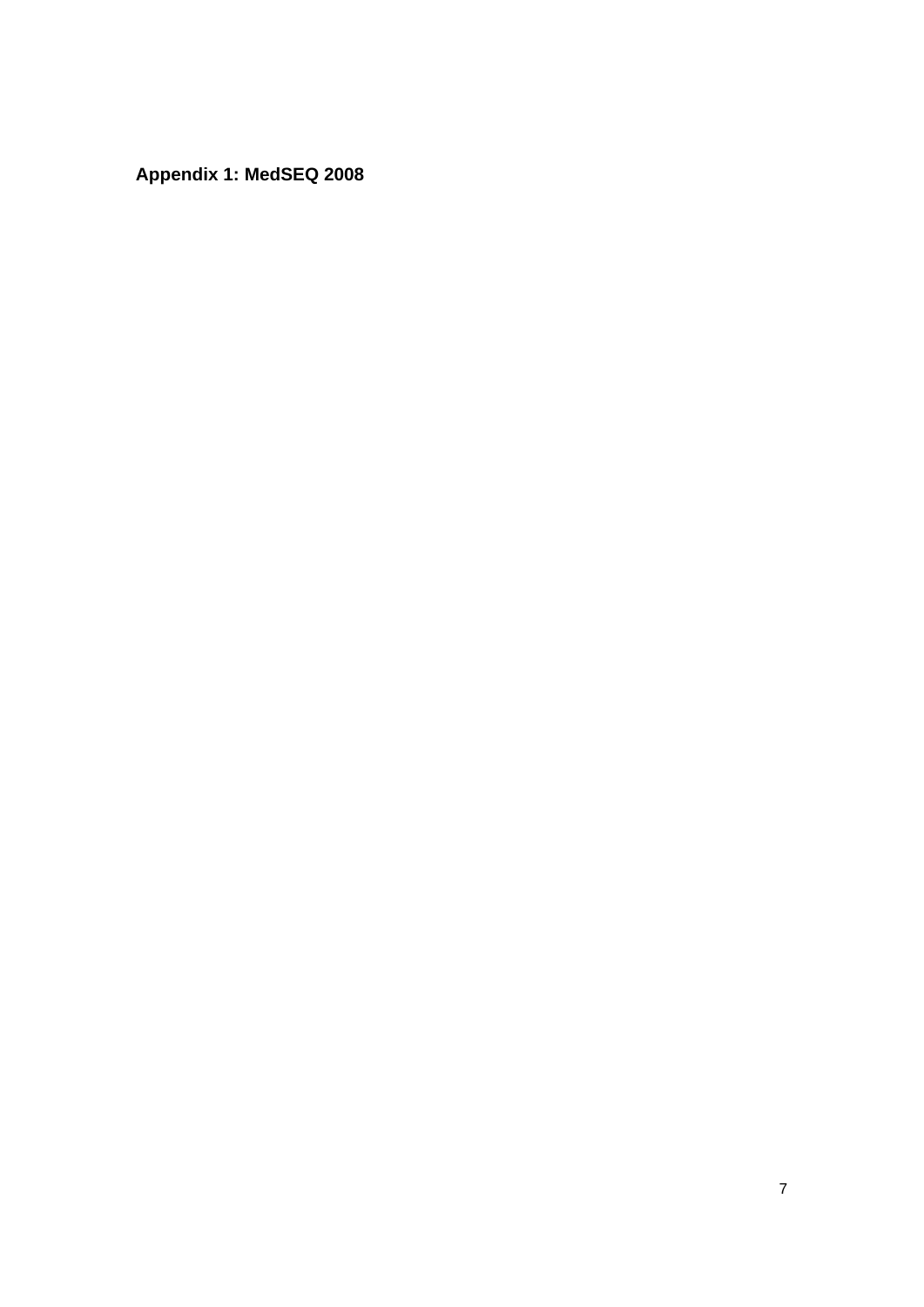## **Important General Guidelines for Students**

#### Dear Medical Student

As part of our aim to continually improve your experience as a student in the UNSW Medicine program I invite you to complete this questionnaire on your overall student experience within the Faculty of Medicine. This survey is part of the Faculty's strategy to more systematically evaluate and improve medical students' experience.

The feedback you provide will be used by the Faculty of Medicine to enhance aspects of the student experience over time. Survey results will also be communicated to students and staff to keep them informed of the wider student perspective on the quality of the student experience, including aspects that students consider to be strengths or excellent, and those that need further improvement.

The information you are providing is extremely valuable, so it is essential that you take care when completing this form. Please be as accurate as possible when completing it.

All students that participate in the questionnaire will go into a draw to win one of five prizes valued at \$250.

This survey is completely confidential. We are committed to keeping secure the information you provide to us, and we will take all reasonable precautions to protect your personally identifiable information from loss, misuse, unauthorised access, alteration or disclosure. Participation in this survey is voluntary. Your decision whether or not to participate will have no bearing on your assessments or your relationship with UNSW.

If you would like further information about this study please do not hesitate to contact Dr Helen Scicluna, Office of Medical Education on (02) 9385 1766 or h.scicluna@unsw.edu.au.

This study has been approved by the UNSW Human Research Ethics Advisory Medical/Community Panel.

Complaints may be directed to the Ethics Secretariat, The University of New South Wales, SYDNEY 2052

AUSTRALIA (phone 9385 4234, fax 9385 6648, email ethics.sec@unsw.edu.au). Any complaints you make will be investigated promptly and you will be informed of the outcome.

I thank you in advance and good luck in the draw for the cash prizes. With best wishes

Professor Patrick McNeil Chair Program Evaluation and Improvement Group Faculty of Medicine The University of New South Wales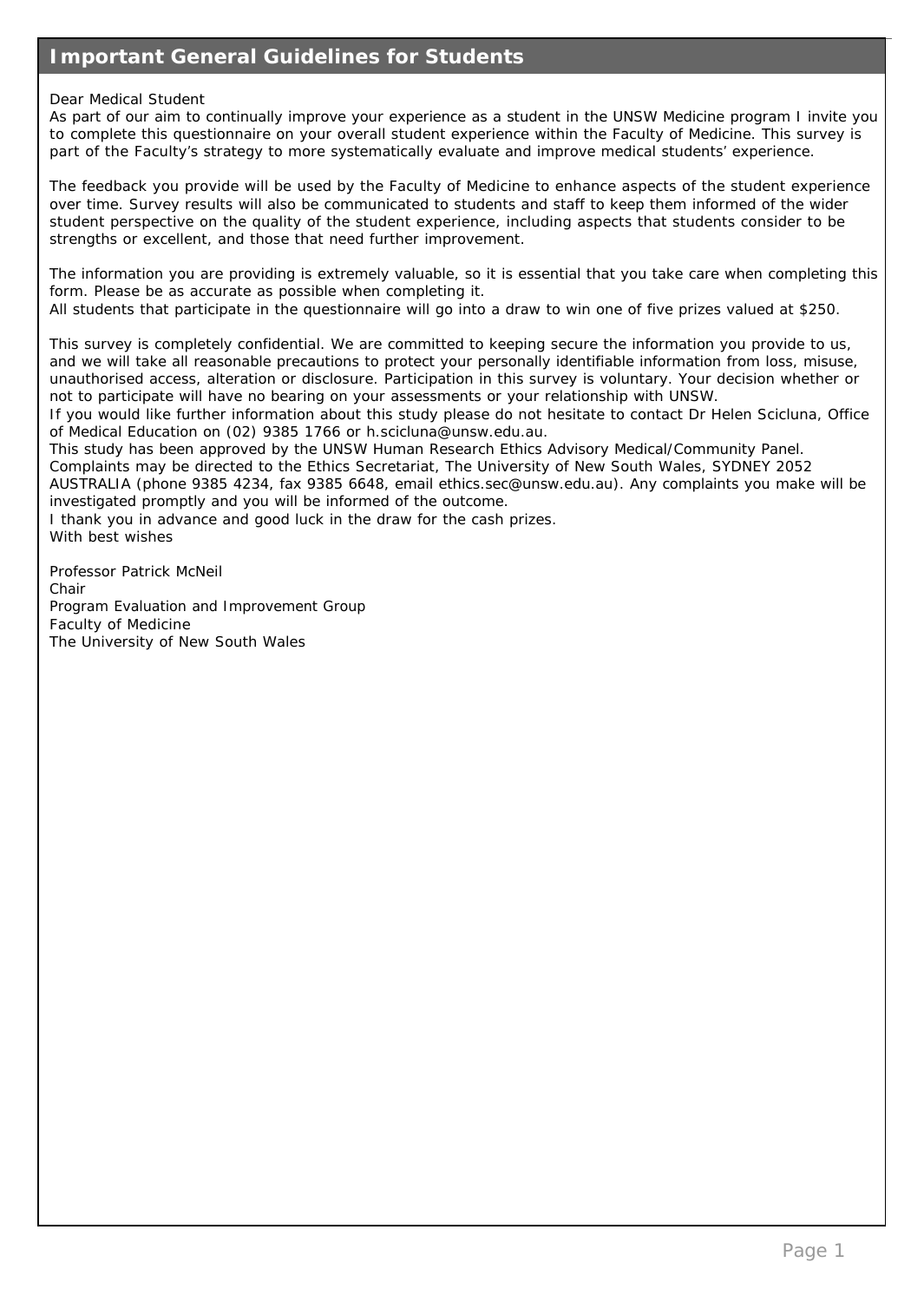Students wishing to enter the prize draw are asked to enter their UNSW Student Number below. This information will be used solely for the purpose of identifying the prize winner.

If you do not wish to provide this information simply click the "Next" button on the bottom of this page to continue.

**1. Student number:**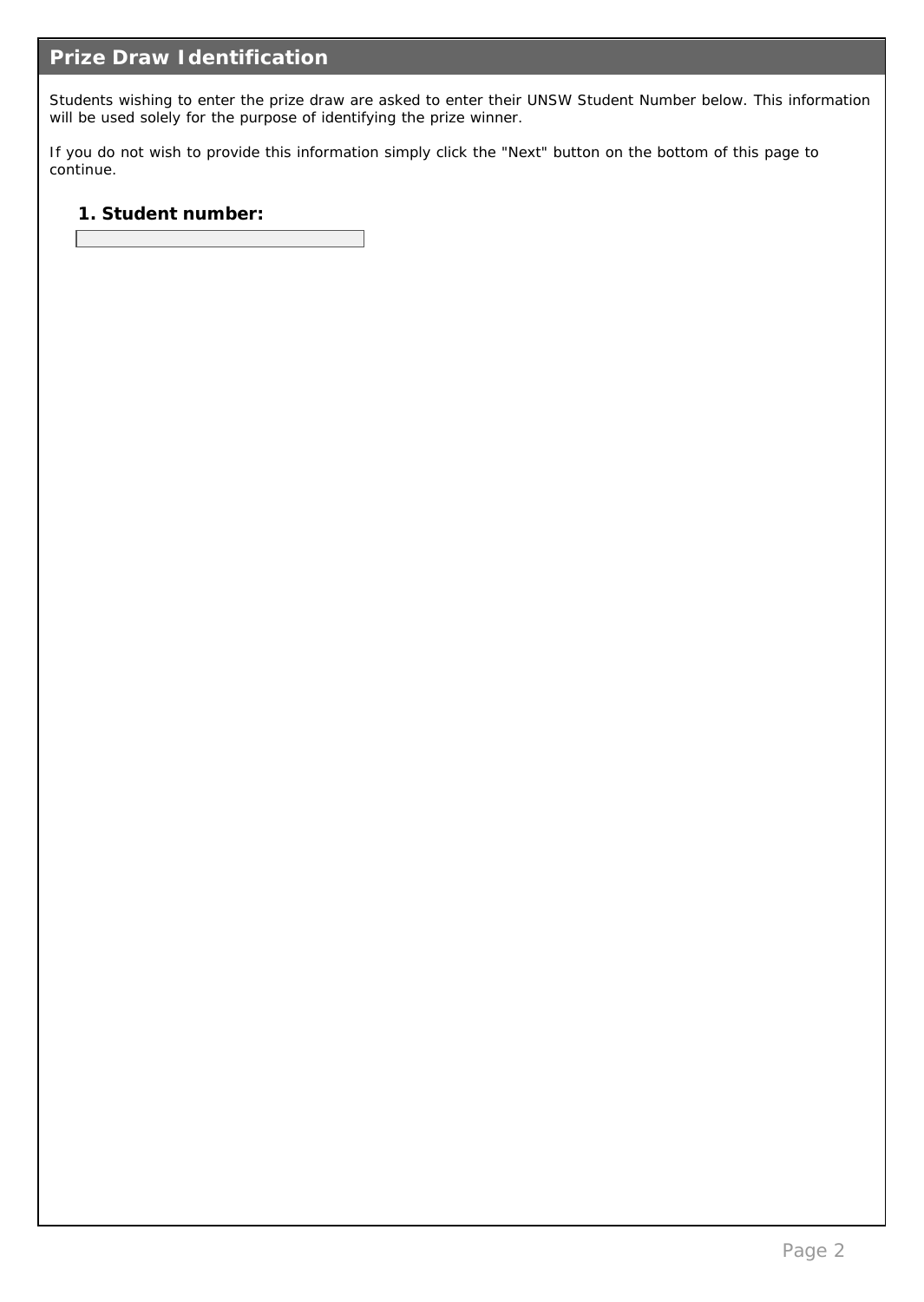| Part 1: Student Background and Characteristics                               |                |               |                |                                                                               |                                                                                     |
|------------------------------------------------------------------------------|----------------|---------------|----------------|-------------------------------------------------------------------------------|-------------------------------------------------------------------------------------|
| * 2. Program:<br>MBBS 3801<br>MBBS 3802<br><b>BSc MBBS</b><br><b>BA MBBS</b> |                |               |                |                                                                               |                                                                                     |
| $*$ 3. Year:                                                                 |                |               |                |                                                                               |                                                                                     |
| ( ) 1                                                                        | $\binom{1}{2}$ | $\big)$ 3     | $\overline{4}$ | $\begin{array}{c} \begin{array}{c} \end{array} \end{array}$                   | 6                                                                                   |
| 4. Clinical Location:<br>$( )$ POW                                           | $()$ sws       | StV<br>$\Box$ | $( )$ StG      | Sutherland<br>$($ )<br>$($ )                                                  | Rural<br>Woll                                                                       |
| Australian/Urban<br>Australian/Rural<br>International                        |                |               |                |                                                                               | * 5. Which of the following categories do you identify yourself with most strongly? |
| Yes<br>No                                                                    |                |               |                | * 6. Do you identify yourself as an Aboriginal and Torres Strait I slander?   |                                                                                     |
| $\blacksquare$                                                               |                |               |                | 7. If you are an international student please indicate your country of origin |                                                                                     |
| * 8. Your Sex:<br>Female<br>Male                                             |                |               |                |                                                                               |                                                                                     |
| * 9. What is your age?                                                       |                |               |                |                                                                               |                                                                                     |
|                                                                              |                |               |                |                                                                               |                                                                                     |
|                                                                              |                |               |                |                                                                               |                                                                                     |
|                                                                              |                |               |                |                                                                               |                                                                                     |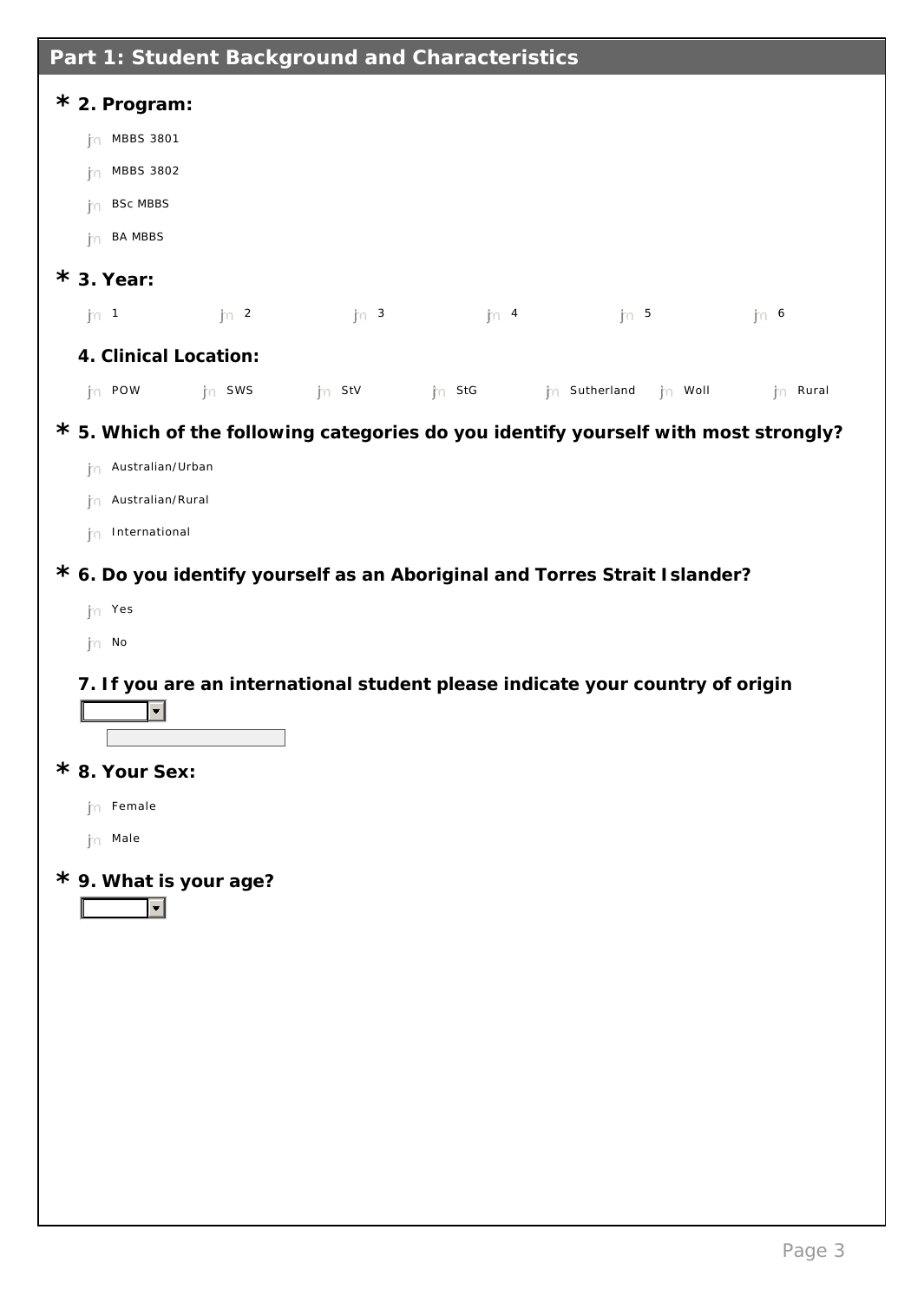## **Part 2: Ratings of Aspects of the Student Experience in Medicine**

In this section you are asked to provide a response (rating) for each item listed under five broad "Aspects" of the Student Experience in Medicine. To provide a rating you are asked to indicate the frequency with which you have experienced specified circumstances, conditions or actions.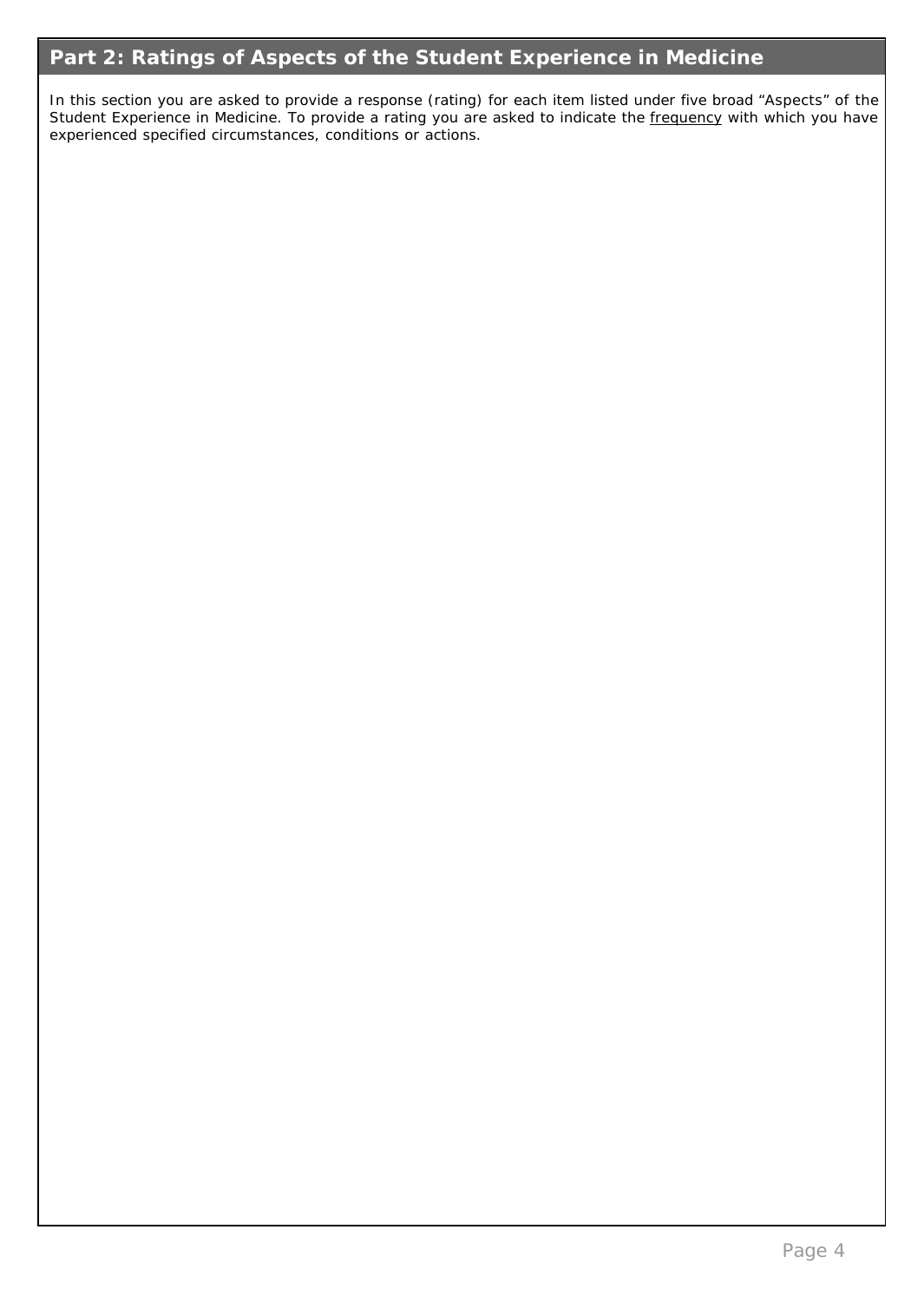## **Aspect 1: Organisation and Student Understanding of the Program**

- **10. Key aspects of the philosophy of the Medicine program are communicated \* effectively to students (e.g. the rationale for scenario or case-based learning; why self-directed learning is important)**
	- $\bigcap$  Only rarely Sometimes
		- About half the time
		- Frequently
		- Almost always
- **11. Clear information is provided about key aspects of the Medicine program and \* its courses (e.g. course goals; learning activities; assessment requirements and methods)**
	- $\bigcap$  Only rarely
	- Sometimes
	- About half the time
	- Frequently
	- Almost always
- **12. Policies and processes affecting all students are understood by students (e.g. \* allocation of clinical attachments; allocation to course order)**
	- Only rarely
	- Sometimes
	- About half the time
	- Frequently
	- Almost always
- **13. Pathways and procedures for students who experience special circumstances \* are clear to students (e.g. course failure; personal difficulties)**
	- Only rarely
	- Sometimes
	- About half the time
	- Frequently
	- Almost always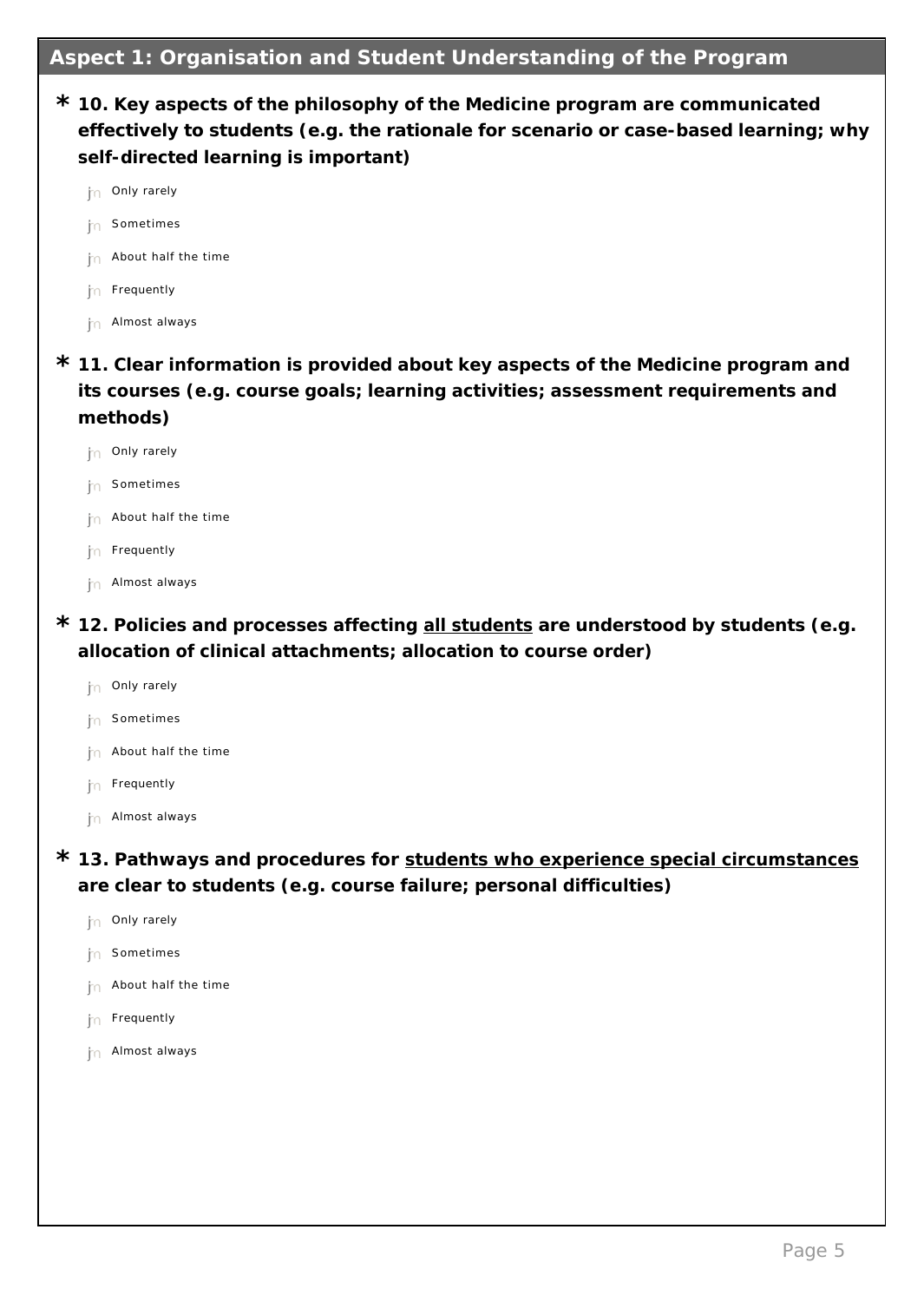| * 14. Clear information is provided for students to assist them in making important |
|-------------------------------------------------------------------------------------|
| transitions within the Medicine program (e.g. pre-clinical to clinical; between     |
| Phases)                                                                             |
|                                                                                     |

- $\bigcap$  Only rarely
- $\bigcap$  Sometimes
- $\bigcap$  About half the time
- $\bigcap$  Frequently
- $\bigcap$  Almost always
- **15. Overall, the different courses and elements of the Medicine program relate to \* each other in a meaningful and coherent fashion**
	- $\bigcap$  Only rarely  $\bigcap$  Sometimes  $\bigcap$  About half the time  $\bigcap$  Frequently
	- $\bigcap$  Almost always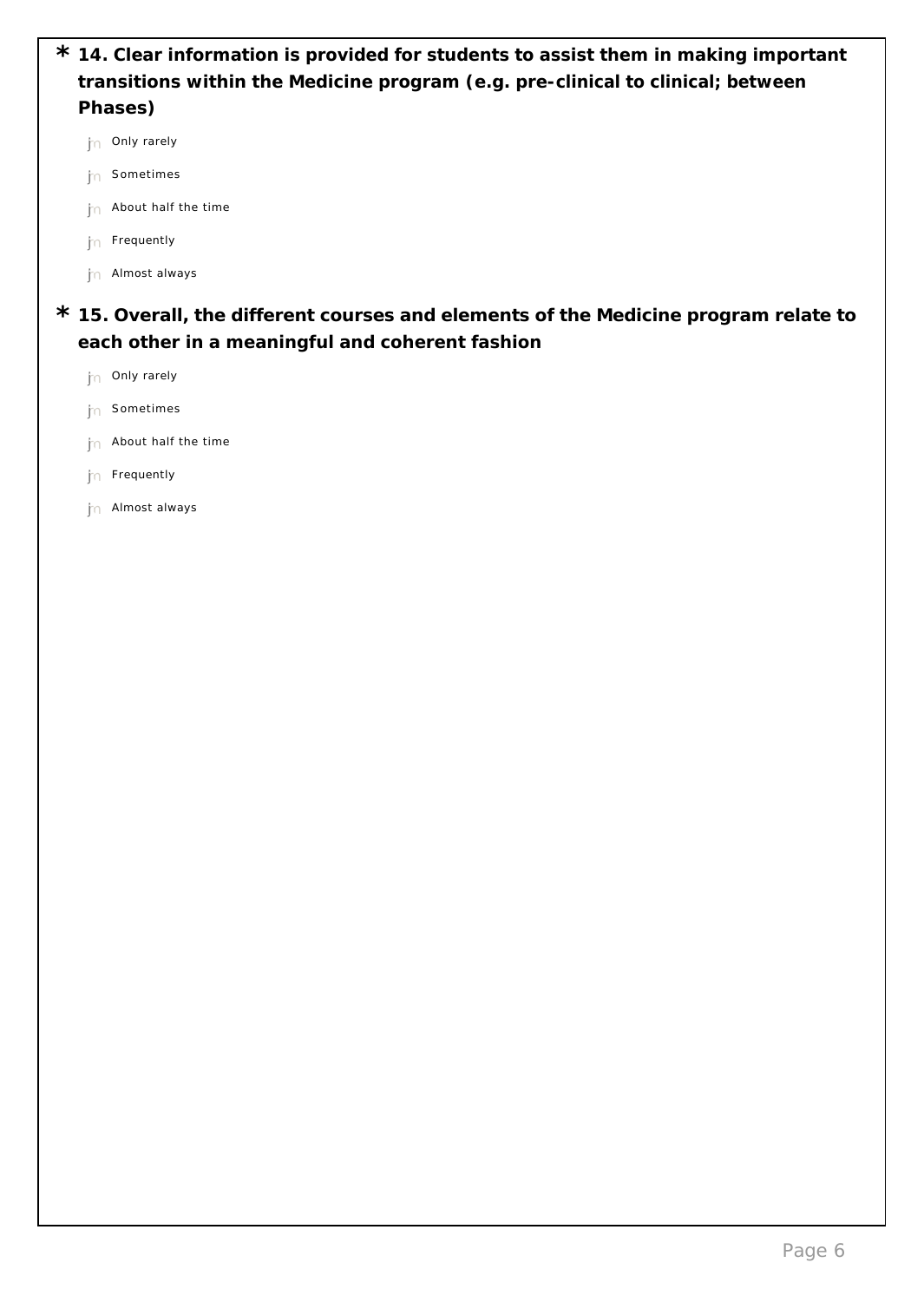- **16. Through their teaching and other practices, teachers/supervisors stimulate my \* interest in the topics and goals of the courses and clinical placements 17. Teachers/supervisors provide constructive feedback that helps me to learn \* and develop my skills 18. Learning goals (e.g. that identify the knowledge, understanding and skills that \* I am expected to develop) are communicated clearly to me 19. Formal learning activities (e.g. scenario groups; lectures; case method \* tutorials) are effective for developing the knowledge and skills expected of me**  $\bigcap$  Only rarely Sometimes About half the time Frequently Almost always  $\bigcap$  Only rarely Sometimes About half the time Frequently Almost always  $\big(\big)$  Only rarely Sometimes  $\big($  ) About half the time Frequently Almost always Only rarely
	- Sometimes
	- About half the time
	- Frequently
	- Almost always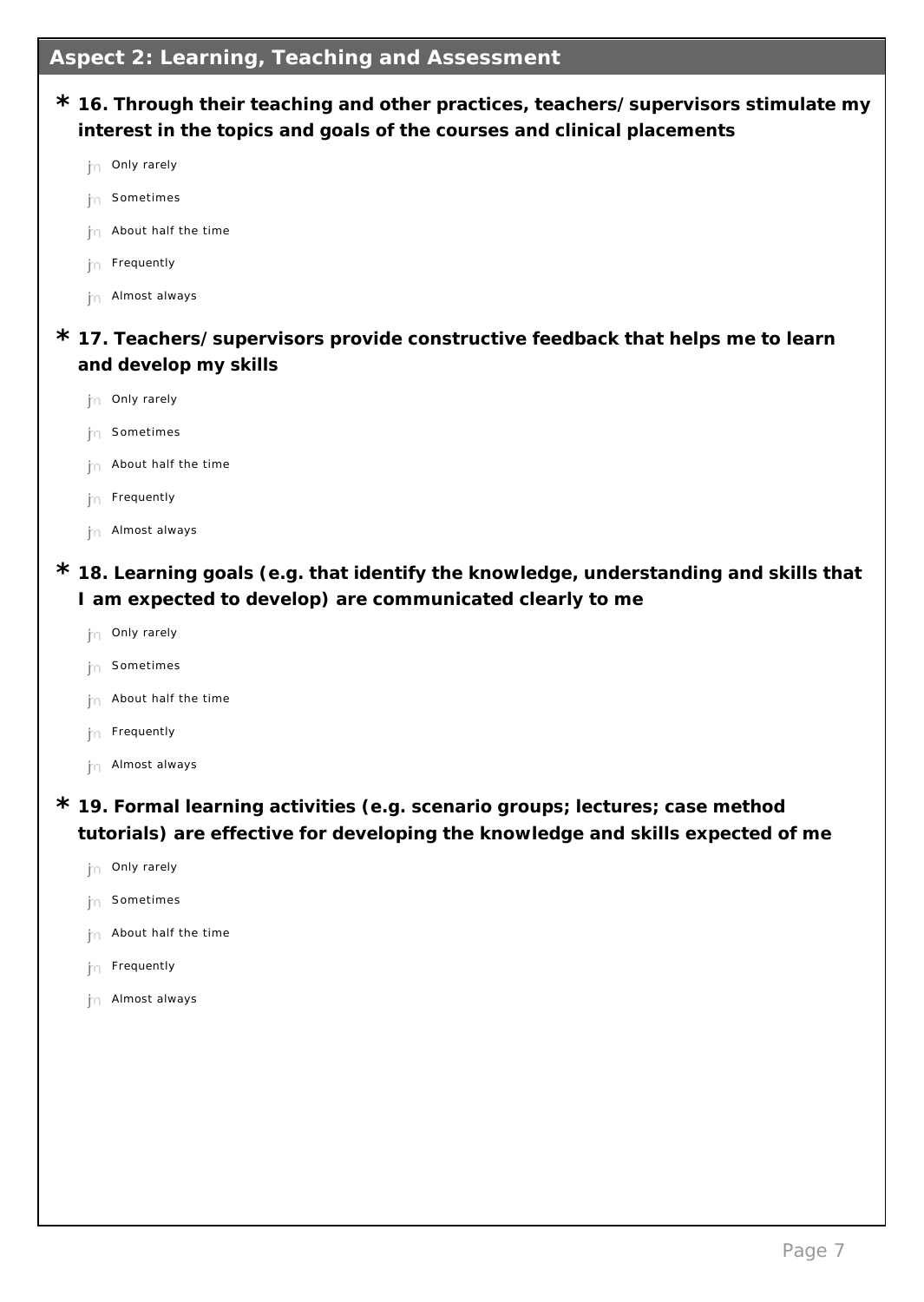| * 20. The learning experiences in the Medicine program are effective for developing |
|-------------------------------------------------------------------------------------|
| my understanding of how Medicine as a profession is practised                       |
| Only rarely                                                                         |
| Sometimes                                                                           |
| About half the time                                                                 |
| Frequently                                                                          |
| Almost always                                                                       |
| * 21. Student feedback about teaching and learning provided by students is taken    |
| seriously by the Faculty                                                            |
| Only rarely                                                                         |
| Sometimes                                                                           |
| About half the time                                                                 |
| Frequently                                                                          |
| Almost always                                                                       |
| * 22. Assessment requirements or expectations in different courses are              |
| communicated clearly                                                                |
| Only rarely                                                                         |
| Sometimes                                                                           |
| About half the time                                                                 |
| Frequently                                                                          |
| Almost always                                                                       |
| * 23. Assessment tasks and requirements are consistent with the learning            |
| expectations communicated to me                                                     |

- $\bigcap$  Only rarely  $\bigcap$  Sometimes
- $\bigcap$  About half the time
- $\bigcap$  Frequently
- $\bigcap$  Almost always
- **24. The learning goals for students in real clinical settings (e.g. hospital or \* community attachments) are communicated clearly**
	- $\bigcap$  Only rarely  $\bigcap$  Sometimes  $\bigcap$  About half the time Frequently Almost always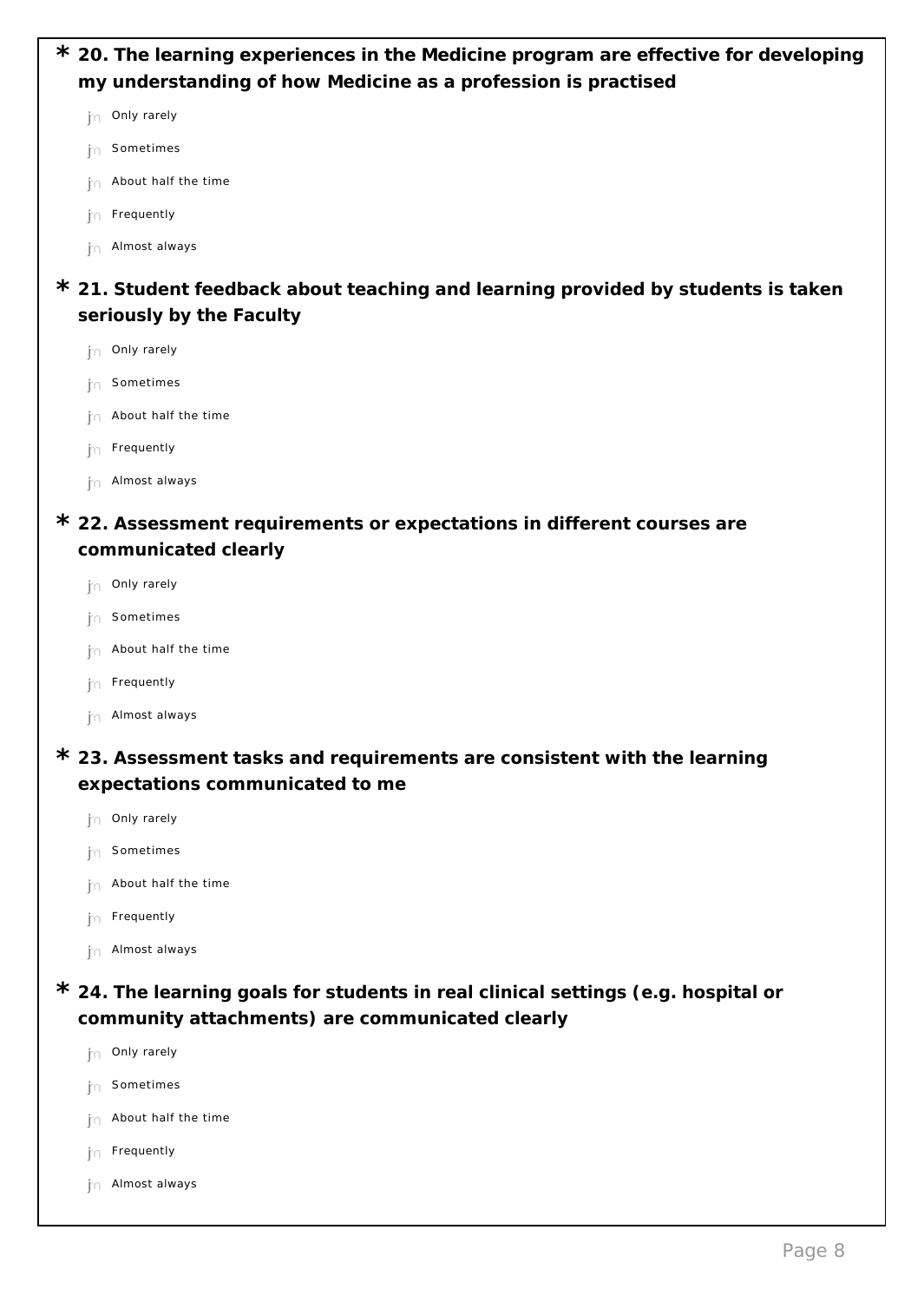## **Aspect 3: Community Interaction and Value**

| * 25. There are adequate opportunities for students to participate in valuable<br>communities (e.g. with student colleagues; with clinicians; with people in the wider<br>community) |
|--------------------------------------------------------------------------------------------------------------------------------------------------------------------------------------|
| Only rarely                                                                                                                                                                          |
| Sometimes                                                                                                                                                                            |
| About half the time                                                                                                                                                                  |
| Frequently                                                                                                                                                                           |
| Almost always                                                                                                                                                                        |
| * 26. I obtain significant benefits from the communities in which I participate                                                                                                      |
| Only rarely                                                                                                                                                                          |
| Sometimes                                                                                                                                                                            |
| About half the time                                                                                                                                                                  |
| Frequently                                                                                                                                                                           |
| Almost always                                                                                                                                                                        |
| * 27. The roles and activities I experience in clinical settings (e.g. clinical teams) are<br>valuable for my learning and skills development                                        |

- $\bigcap$  Only rarely
- $\bigcap$  Sometimes
- $\bigcap$  About half the time
- $\bigcap$  Frequently
- $\bigcap$  Almost always
- **28. Other people (tutors; supervisors; other health workers) understand and \* support my role as a student in clinical settings**
	- $\bigcap$  Only rarely
	- $\bigcap$  Sometimes
	- $\bigcap$  About half the time
	- $\bigcap$  Frequently
	- $\bigcap$  Almost always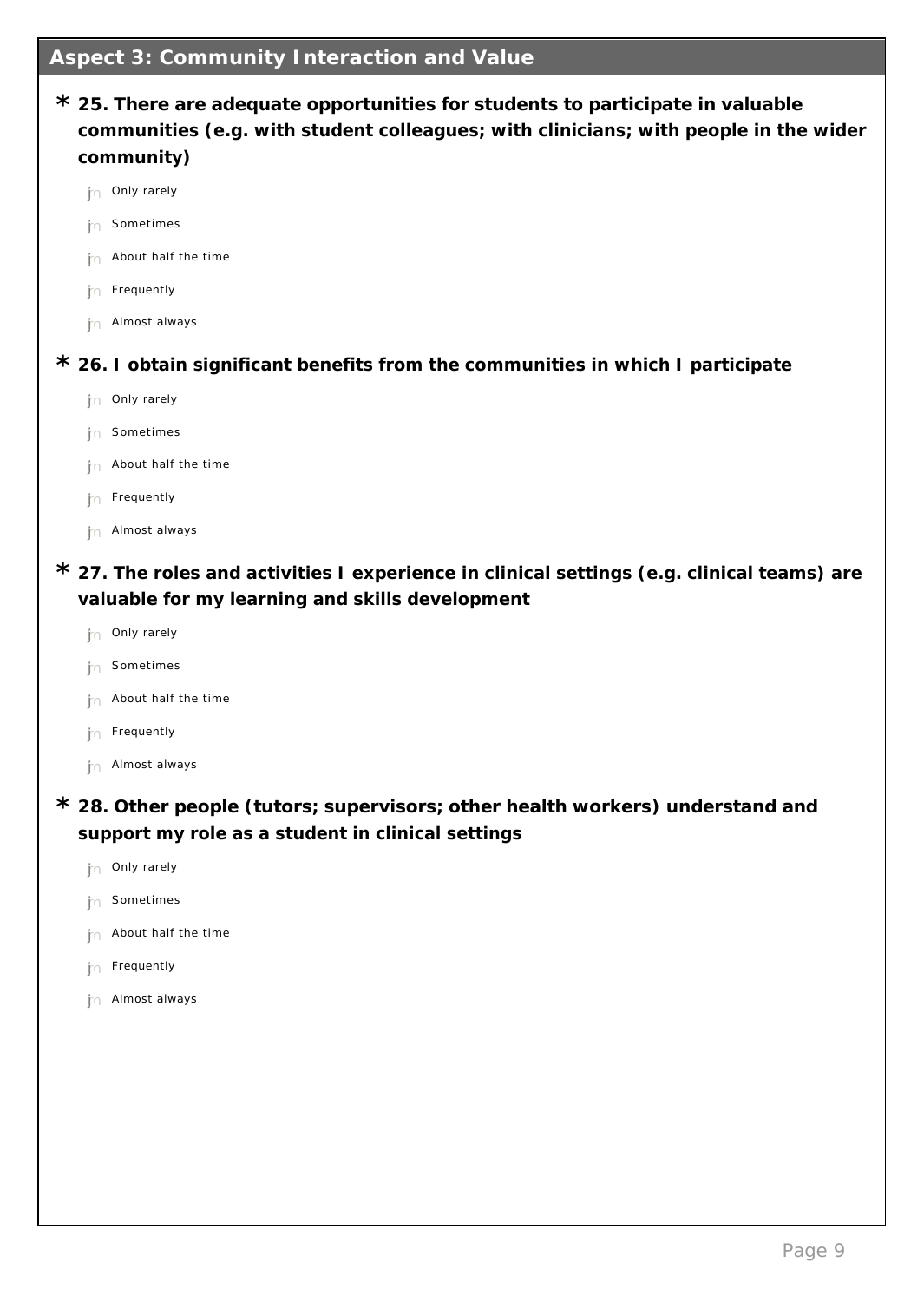|  | * 29. Relationships and collaborations with other students are valuable, particularly |  |  |  |
|--|---------------------------------------------------------------------------------------|--|--|--|
|  | for helping me to achieve my learning goals                                           |  |  |  |

|  | Only rarely |
|--|-------------|
|  |             |

 $\bigcap$  Sometimes

 $\bigcap$  About half the time

 $\bigcap$  Frequently

 $\bigcap$  Almost always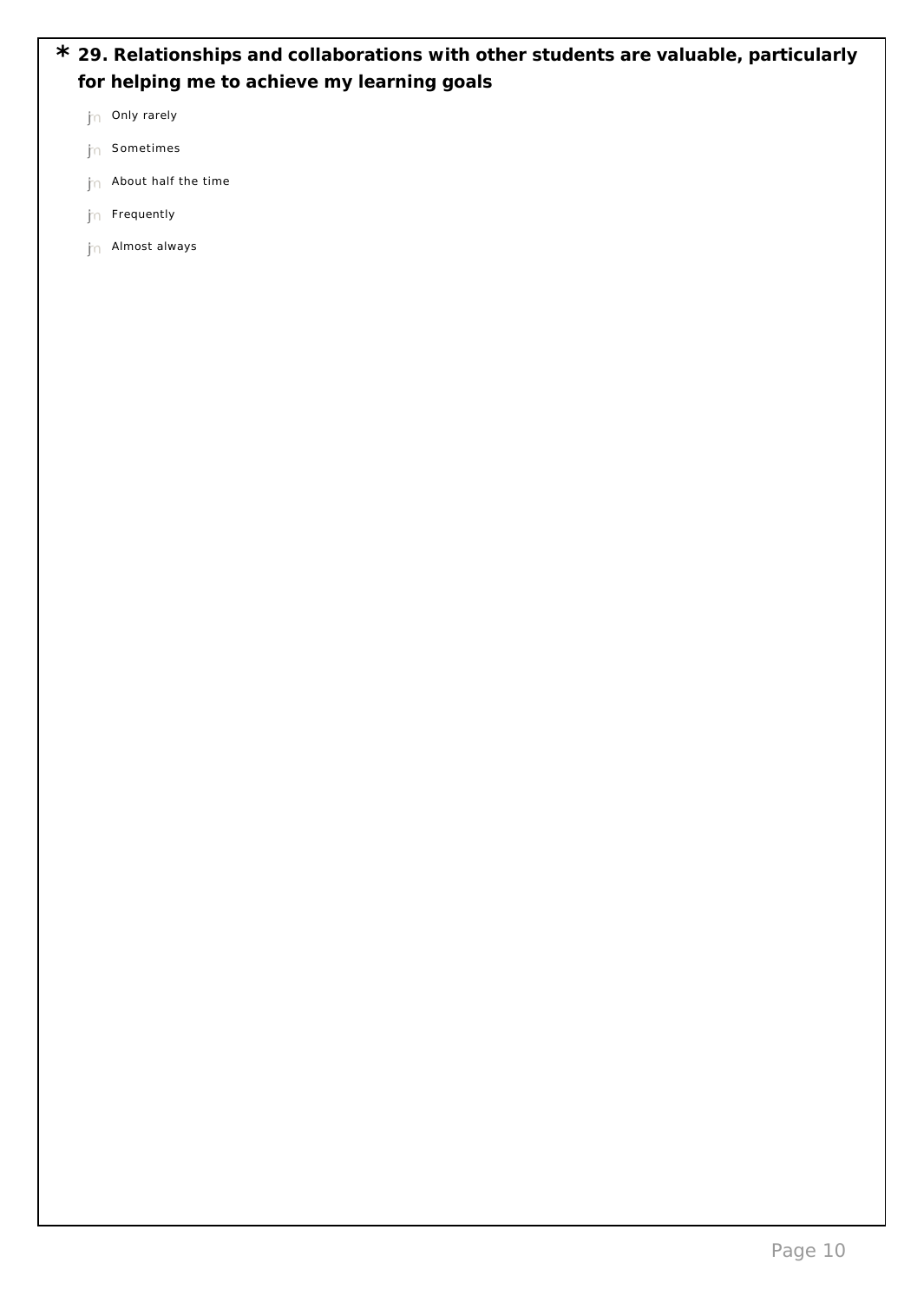## **Aspect 4: Student Support**

| * 30. When I need support mechanisms (e.g. guidance on an assessment task; help<br>in dealing with a difficult clinical experience) such support is available and effective |
|-----------------------------------------------------------------------------------------------------------------------------------------------------------------------------|
| Only rarely                                                                                                                                                                 |
| Sometimes                                                                                                                                                                   |
| About half the time                                                                                                                                                         |
| Frequently                                                                                                                                                                  |
| Almost always                                                                                                                                                               |
| * 31. Administrative staff on-campus are helpful and show care for my academic                                                                                              |
| problems and personal circumstances                                                                                                                                         |
| Only rarely                                                                                                                                                                 |
| Sometimes                                                                                                                                                                   |
| About half the time                                                                                                                                                         |
| Frequently                                                                                                                                                                  |
| Almost always                                                                                                                                                               |
| * 32. Academic staff on-campus are helpful and show care for my academic                                                                                                    |
| problems and personal circumstances                                                                                                                                         |
| Only rarely                                                                                                                                                                 |
| Sometimes                                                                                                                                                                   |

- $\bigcap$  About half the time
- $\bigcap$  Frequently
- $\bigcap$  Almost always
- **33. Administrative staff in clinical settings (e.g. hospitals; community centres) are \* helpful and show care for my academic problems and personal circumstances**
	- $\bigcap$  Only rarely
	- $\bigcap$  Sometimes
	- $\bigcap$  About half the time
	- $\bigcap$  Frequently
	- $\bigcap$  Almost always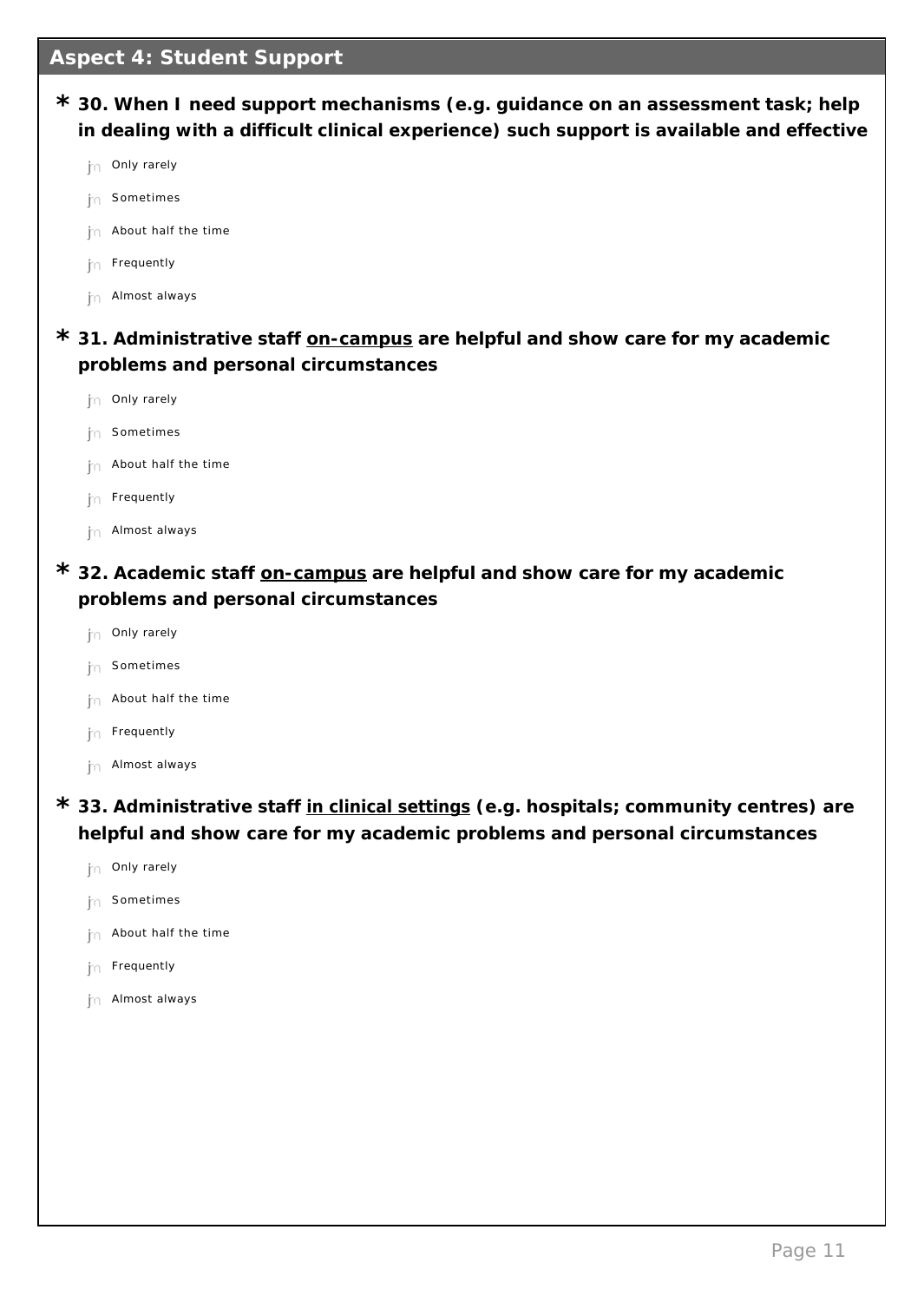| * 34. Clinicians who have teaching roles (e.g. course tutors; term supervisors) are |
|-------------------------------------------------------------------------------------|
| helpful and show care for my academic problems and personal circumstances           |
| Only rarely                                                                         |
| Sometimes                                                                           |
| About half the time                                                                 |
| Frequently                                                                          |
| Almost always                                                                       |
| * 35. As a UNSW Medicine student I am able to achieve a reasonable balance          |
| between study and other life demands (e.g. family matters; part-time work)          |
| Only rarely                                                                         |
| Sometimes                                                                           |
| About half the time                                                                 |
| Frequently                                                                          |
| Almost always                                                                       |
| * 36. Overall, the Faculty tries to accommodate the special needs of students       |
| Only rarely                                                                         |
| Sometimes                                                                           |
| About half the time                                                                 |
| Frequently                                                                          |
| Almost always                                                                       |
|                                                                                     |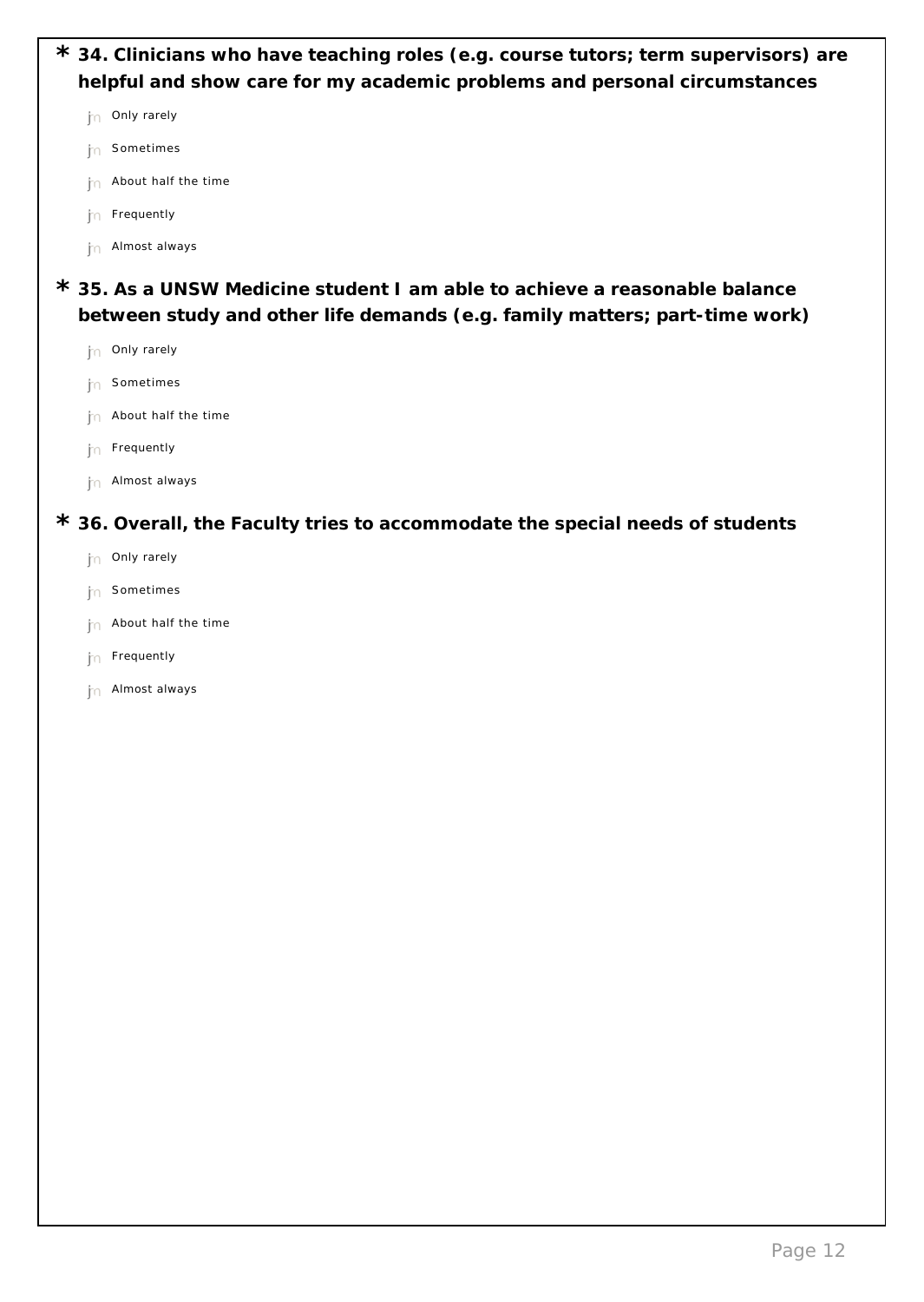## **Aspect 5: Resources**

| * 37. Important resources I need for learning are readily available (e.g. books; |  |
|----------------------------------------------------------------------------------|--|
| journals; web-based materials)                                                   |  |

- $\bigcap$  Only rarely
- Sometimes
- About half the time
- Frequently
- Almost always
- **38. Effective information technology and related support are provided by the \* Faculty**
	- $\bigcap$  Only rarely
	- Sometimes
	- About half the time
	- $\big($  ) Frequently
	- $\bigcap$  Almost always
- **39. Learning environments (e.g. campus spaces; clinical settings) are effective for \* student learning activities**
	- $\bigcap$  Only rarely
	- Sometimes
	- $\bigcap$  About half the time
	- Frequently
	- $\bigcap$  Almost always
- **40. I have adequate access to patients to support my learning \***
	- $\bigcap$  Only rarely
	- Sometimes
	- About half the time
	- Frequently
	- Almost always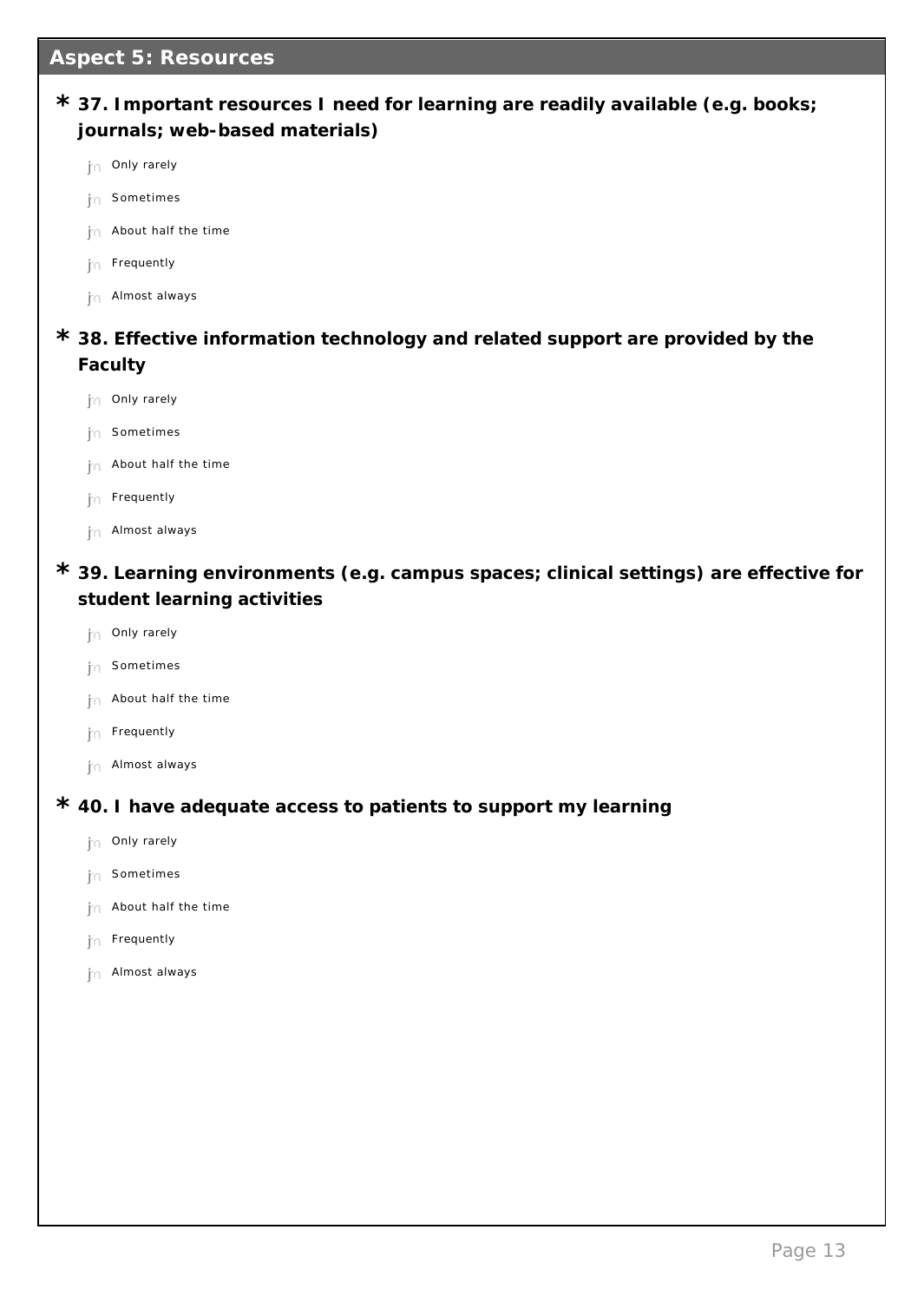|  | * 41. The resources I need to support my learning in real clinical settings are readily |
|--|-----------------------------------------------------------------------------------------|
|  | available (e.g. anatomical models; out-patient clinic space; tutorial rooms)            |

| Only rarely |
|-------------|
|-------------|

- $\bigcap$  Sometimes
- $\bigcap$  About half the time
- $\bigcap$  Frequently
- $\bigcap$  Almost always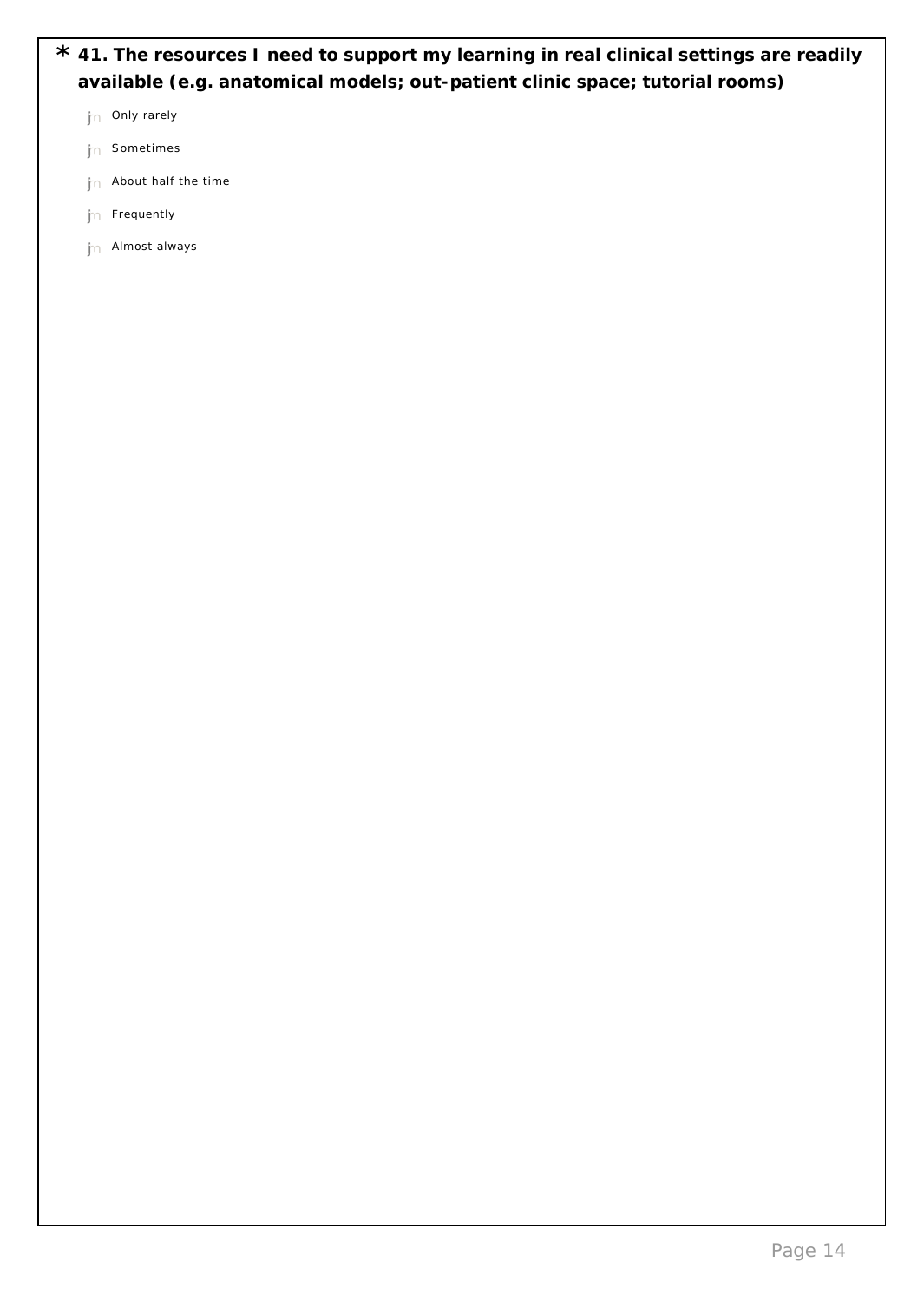## **42. All things considered, how do you rate your level of satisfaction with your \* experience as a student in Medicine at UNSW?**

- $\bigcap$  Very dissatisfied
- $\bigcap$  Dissatisfied
- $\bigcap$  Satisfied
- $\bigcap$  Highy satisfied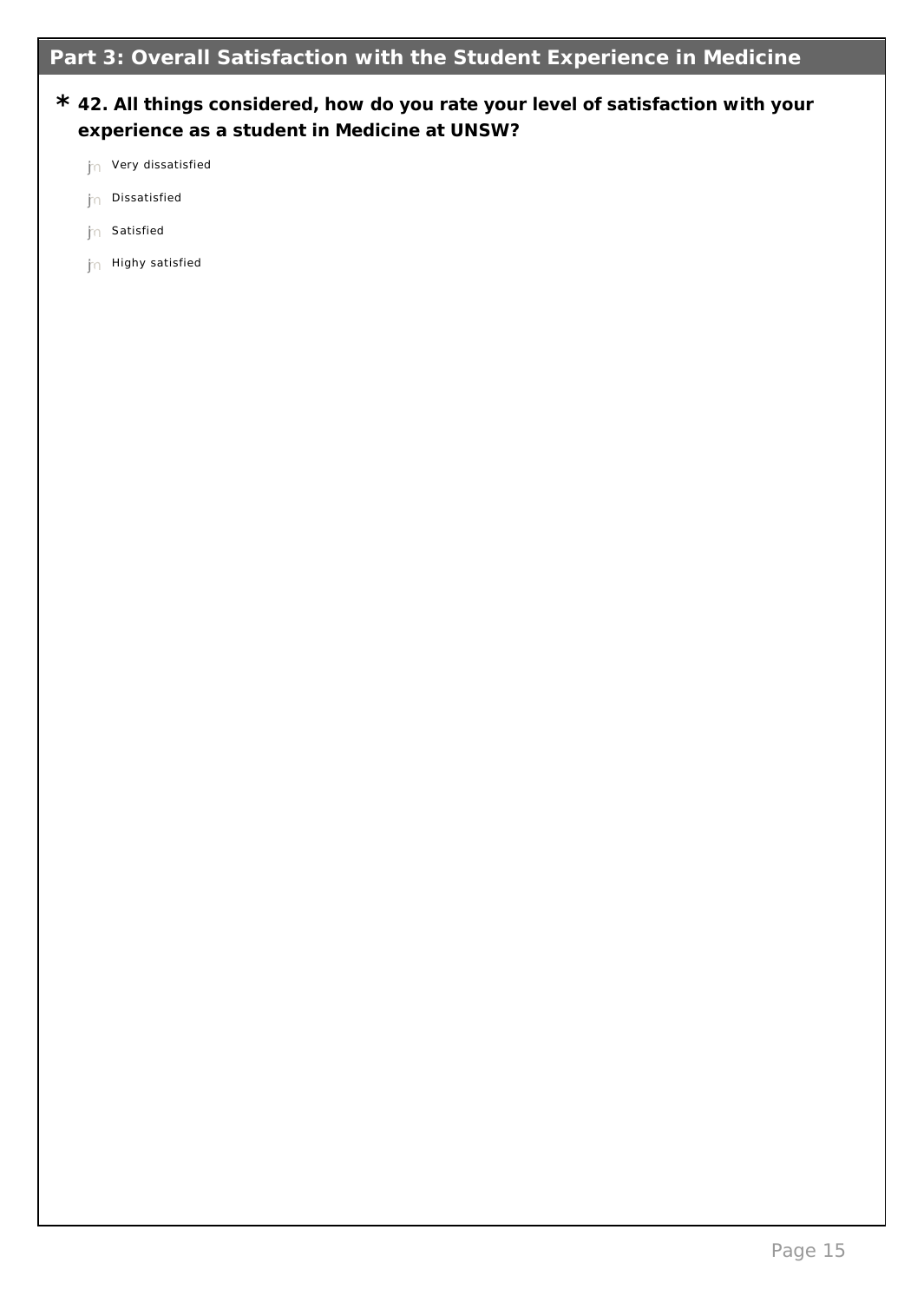## **Part 4: Your comments on the Student Experience in Medicine**

Your specific feedback on the best features of the Student Experience in Medicine and areas that need to be improved will be valued highly.

**43. The BEST FEATURES of the Student Experience in Medicine are:**

**44. The features of the Student Experience in Medicine that NEED IMPROVING are\*:**

**\* Where possible, suggest ways of improving any feature you identify**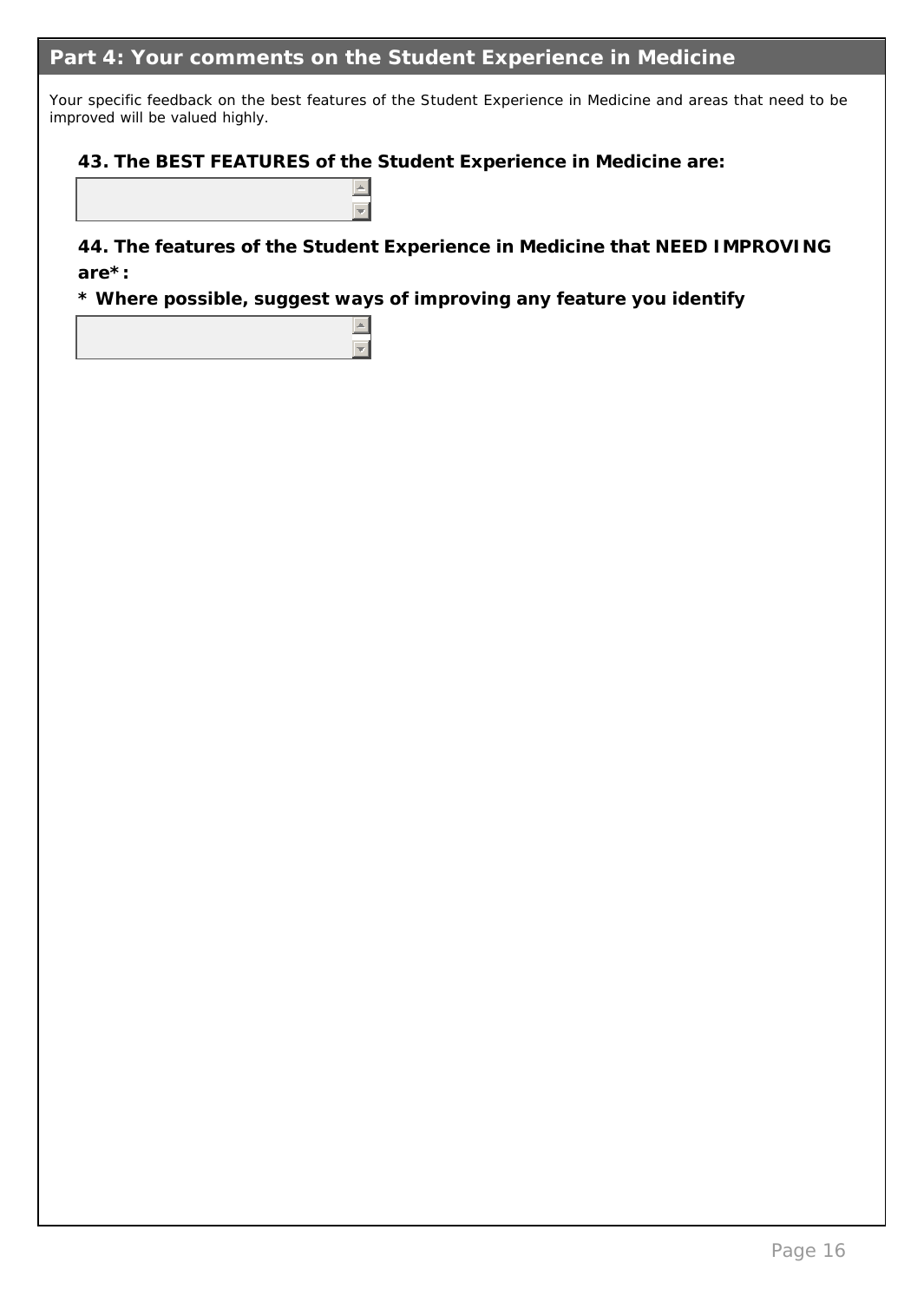## **Part 5: Ratings of the Importance of Aspects of the Student Experience**

The "Aspects" of the Student Experience in Medicine covered in Part 2 of this trial questionnaire were derived after a consultation process with approximately fifty Medicine students late in 2005. As part of this trial we need the wider student body to indicate the importance of these aspects.

In this section, please provide:

a. Your individual rating of the importance of each "Aspect", particularly in terms of how significant each is for achieving an excellent student experience; and

b. Your ranking to indicate the relative importance of each "Aspect" for achieving an excellent student experience.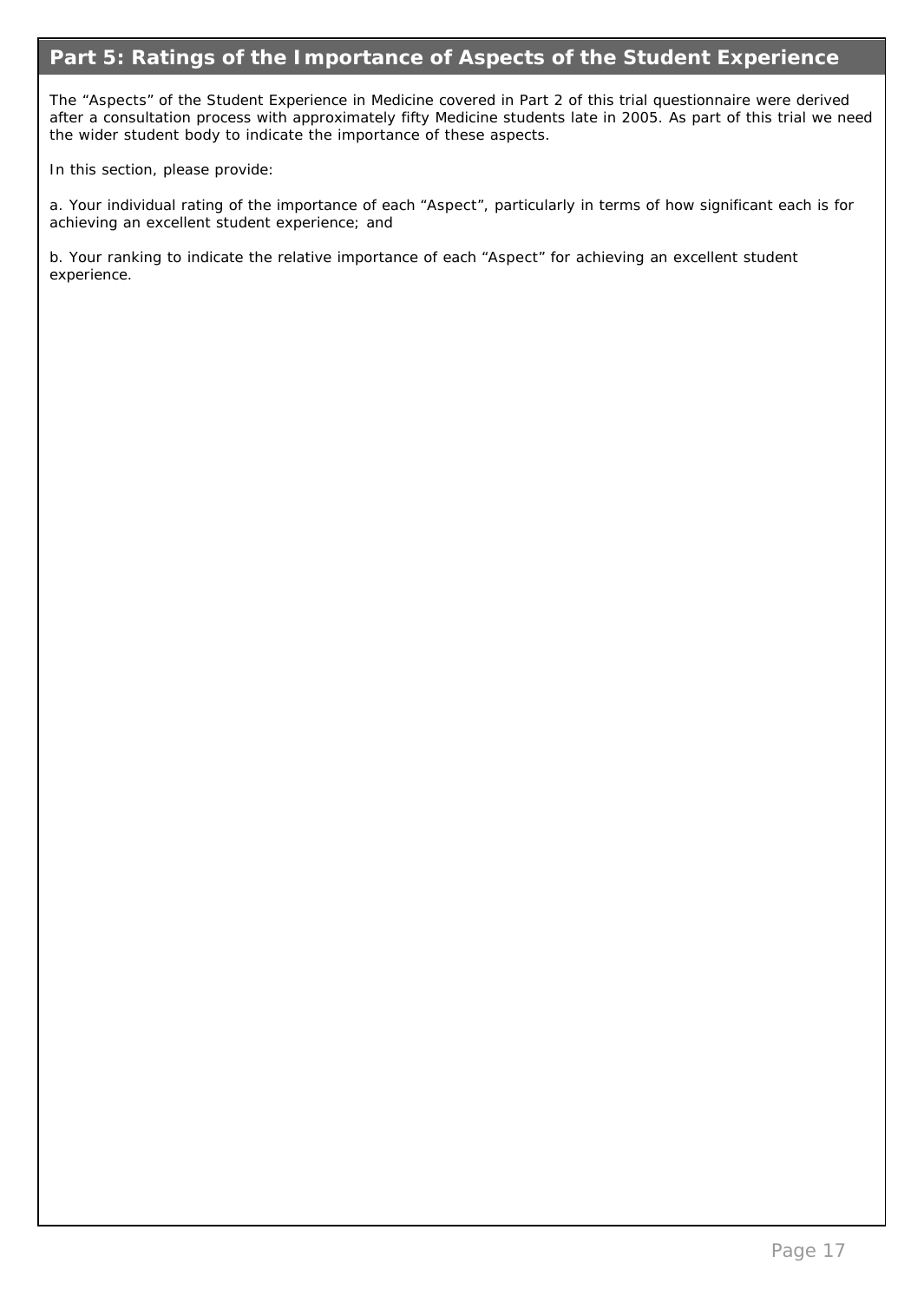Keeping in mind your overall experience as a student in Medicine at UNSW, please provide your own rating of the IMPORTANCE of each of the following broad "Aspects". Please use the rating scale provided below to record your response:

# $*$  45.

|                          | Not at all important | Not very important | Important | Very important |
|--------------------------|----------------------|--------------------|-----------|----------------|
| Organisation and Student |                      |                    |           |                |
| Understanding of the     |                      |                    |           |                |
| Program                  |                      |                    |           |                |
| Learning, Teaching and   |                      |                    |           |                |
| Assessment               |                      |                    |           |                |
| Community Interaction    |                      |                    |           |                |
| and Value                |                      |                    |           |                |
| Student Support          |                      |                    |           |                |
| Resources                |                      |                    |           |                |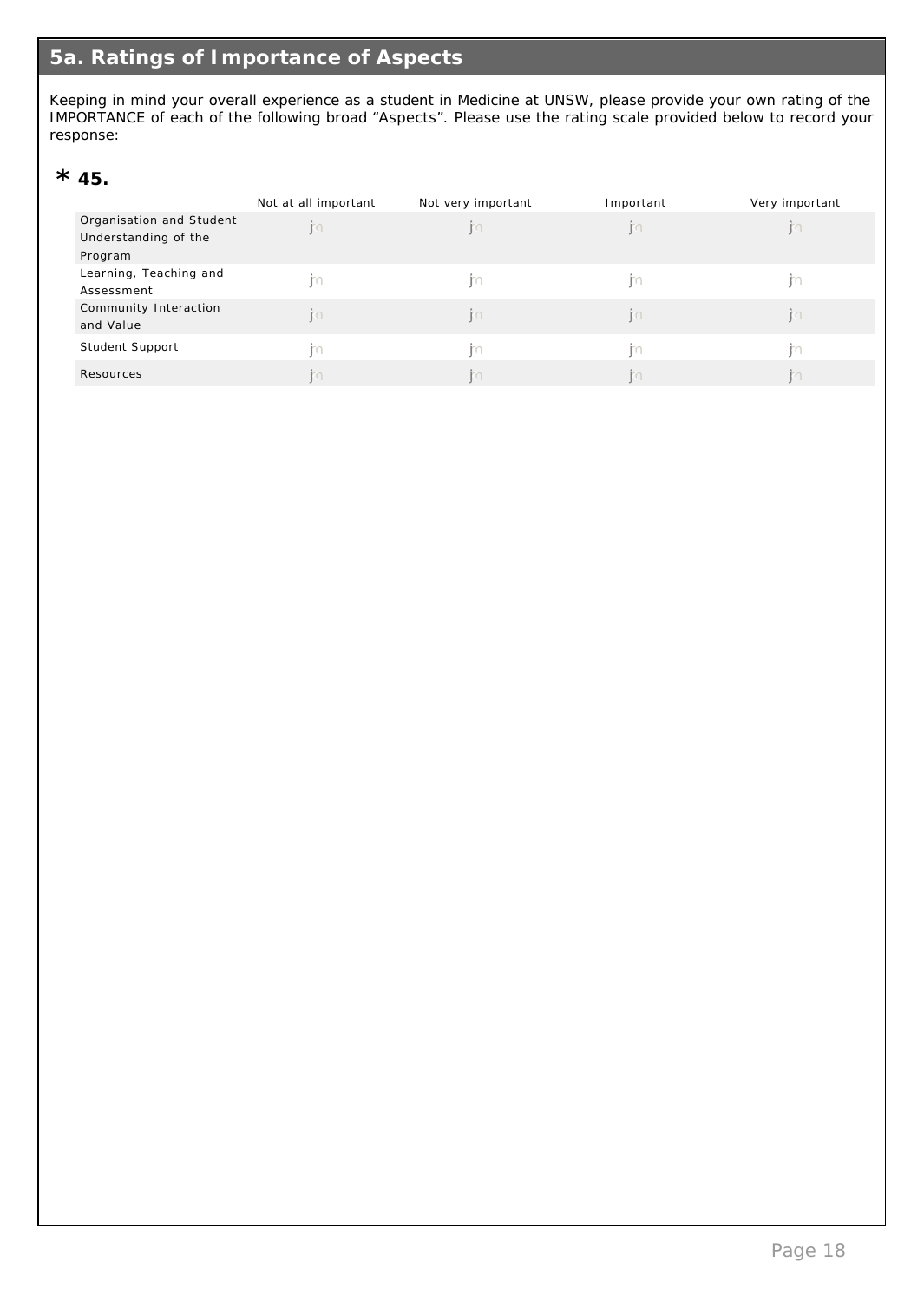## **5b. Ranking of the Relative Importance of Aspects**

Keeping in mind your overall experience as a student in Medicine at UNSW, please provide a ranking to indicate the RELATIVE IMPORTANCE of each of the "Aspects"

Please rank the Aspects from 1 to 5, using "1" to indicate the most important one(s). If you believe certain Aspects are of equal importance, please indicate this by assigning the same ranking (number) to those Aspects (e.g. you could assign a ranking of "1" to more than one Aspect).

# $*$  46.

| Resources                                                   |  |
|-------------------------------------------------------------|--|
| Student Support                                             |  |
| Organisation and<br>Student Understanding<br>of the Program |  |
| Learning, Teaching and<br>Assessment                        |  |
| Community Interaction<br>and Value                          |  |